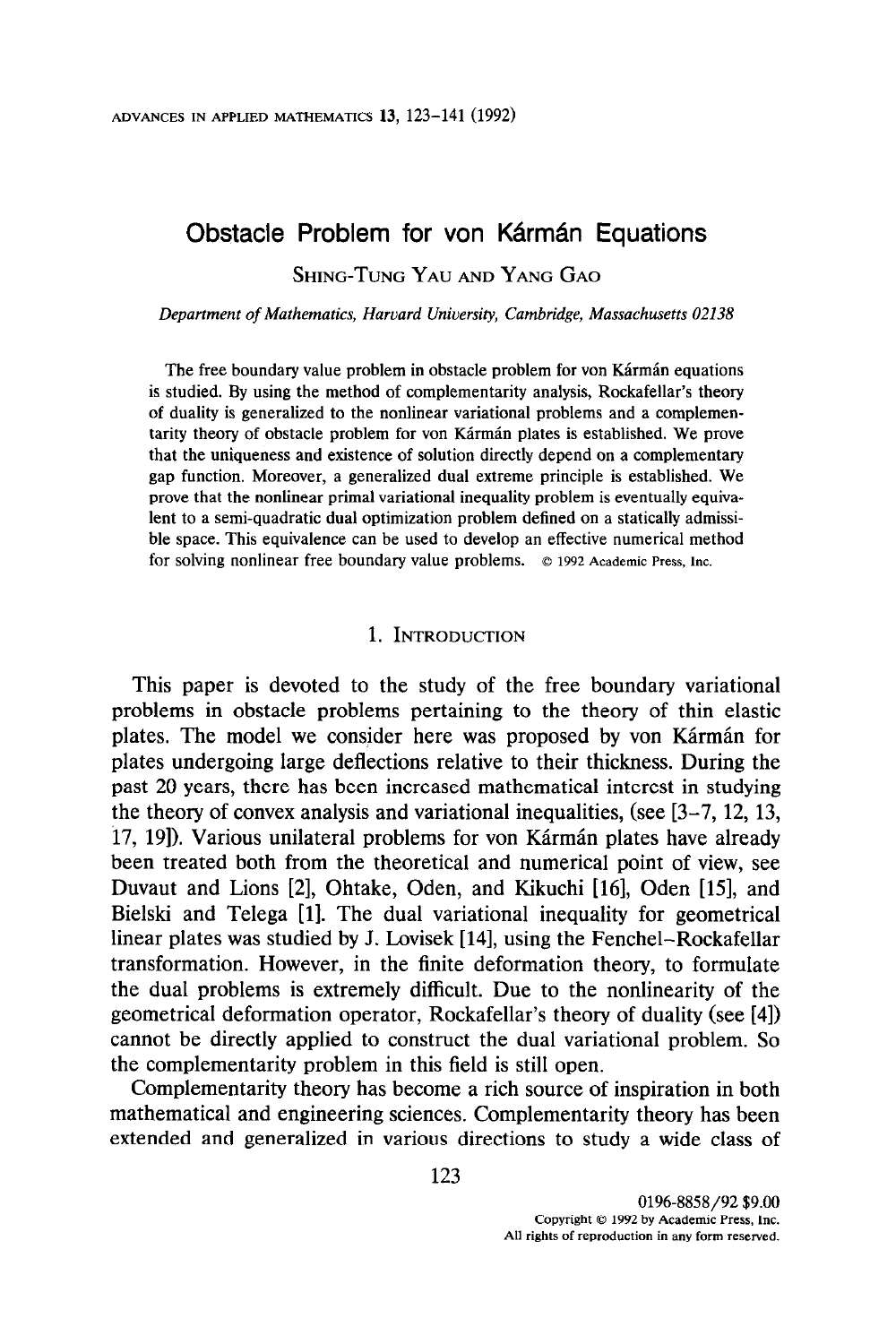problems arising in optimization and control, mechanics, operations research, fluid dynamics, economics, and transportation equilibrium. Recently, Rockafellar's theory of duality has been generalized to the nonlinear variational boundary value problems, see Gao and Strang [S]. By introducing a complementary gap function, we recover complementary variational principles in the equilibrium problems of mathematical physics. It is proved that in the finite deformation theory, the extremum properties of primal-dual variational problems directly depend on this gap function (see  $[9-11]$ ). In the present paper, we will see that this gap function plays a key role in the analysis of obstacle problems for von Kármán plates. A generalized complementary extremum principle is established where the continuity of the field variable is weakened, and we prove that the nonlinear primal variational boundary value problem is actually equivalent to a quadratic dual optimization problem. This result can serve as the theoretical foundation for developing an effective numerical method.

### 2. FREE BOUNDARY VALUE PROBLEM AND VARIATIONAL INEQUALITY

Consider a plate  $\Omega$  in possible contact with a rigid obstacle G. The points of the plate refer to a fixed, right-handed Cartesian coordinate system  $0x_1x_2x_3$ . The middle plane of the undeformed plate, which is assumed to have a constant thickness, coincides with the  $0x_1x_2$ -plane. The materials points  $x = (x_1, x_2, 0)$  of the undeformed plate constitute an open, bounded, connected subset  $\Omega \subset \mathbb{R}^2$  with a Lipschitz boundary  $\partial \Omega$ . We denote by  $u = (u_1, u_2)$  the horizontal and by  $\xi$  the vertical displacements of points  $x \in \Omega$ . The plate is subjected to a distributed load  $t = (0, 0, f), f = f(x) \in \mathcal{L}^2(\Omega)$ , per unit area of the middle surface. Suppose that the shape of the obstacle  $G$  is given by a prescribed strictly concave function  $\psi(x) \in \mathcal{H}^2(\Omega)$ . Then the von Kármán plate in the obstacle problem gives rise to unilateral coercive free boundary value problem (FBVP for short).

PROBLEM 1. Find u and  $\xi$  such that

$$
K\Delta\Delta\xi - h(\sigma_{\alpha\beta}\xi_{,\beta})_{,\alpha} \ge f(x) \qquad \text{in } \Omega; \tag{1}
$$

$$
\sigma_{\alpha\beta,\,\beta}=0\qquad\text{in }\Omega\,;\qquad \quad (2)
$$

$$
\xi(x) \ge \psi(x) \qquad \text{in } \Omega; \tag{3}
$$

$$
(K\Delta\Delta\xi - h(\sigma_{\alpha\beta}\xi_{,\beta})_{,\alpha} - f(x))(\xi - \psi) = 0 \quad \text{in } \Omega; \quad (4)
$$

$$
\sigma_{\alpha\beta}=C_{\alpha\beta\gamma\delta}\varepsilon_{\gamma\delta}(u,\xi)=C_{\alpha\beta\gamma\delta}\big(\theta_{\gamma\delta}(u)+\tfrac{1}{2}\xi_{,\gamma}\xi_{,\delta}\big)\qquad\text{in }\Omega;\qquad(5)
$$

$$
\theta_{\alpha\beta}(u) = \frac{1}{2}(u_{\alpha,\beta} + u_{\beta,\alpha}) \quad \text{in } \Omega; \quad (6)
$$

$$
\xi(x) = 0
$$
,  $u_{\alpha} = 0$ ,  $\frac{\partial \xi}{\partial n} = 0$  on  $\partial \Omega$ . (7)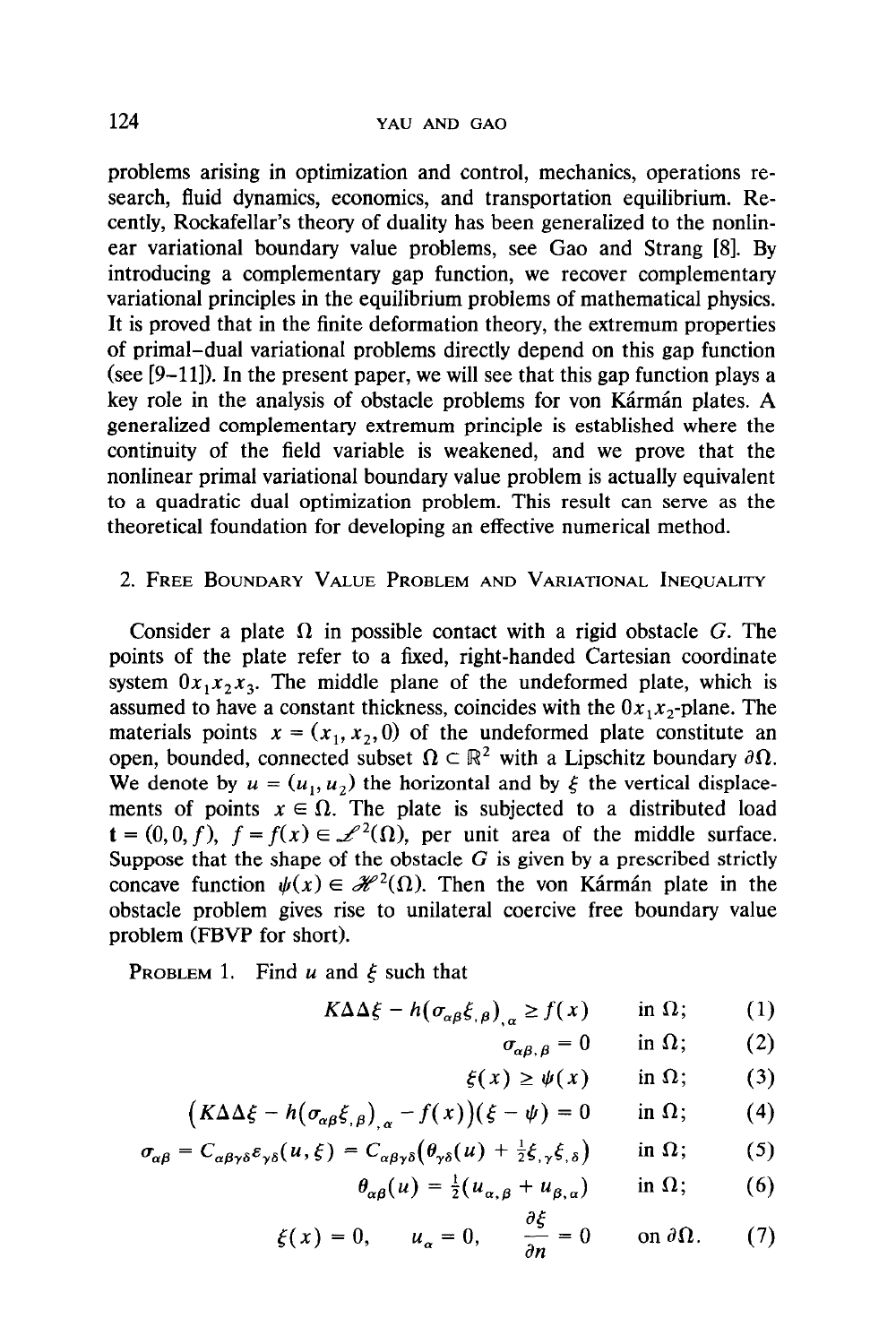Here h is the plate thickness,  $K = Eh^3/12(1 - v^2)$  is the bending rigidity of the plate with  $E$  the modulus of elasticity and  $\nu$  the Poisson ratio.  $\sigma = {\sigma_{\alpha\beta}}$  (resp.  $\varepsilon_{\alpha\beta}$ ) denotes the stress (resp. strain) tensor in the plane of the plate, and  $C = \{C_{\alpha\beta\gamma\delta}\}\)$  is the corresponding elasticity tensor. In this paper, we assume that  $C_{\alpha\beta\gamma\delta} \in \mathscr{L}^{\infty}(\Omega)$  and C satisfies the usual symmetry and ellipticity properties, i.e.,

$$
C_{\alpha\beta\gamma\delta} = C_{\beta\alpha\gamma\delta} = C_{\gamma\delta\alpha\beta} \tag{8}
$$

$$
C_{\alpha\beta\gamma\delta}\varepsilon_{\alpha\beta}\varepsilon_{\gamma\delta} \ge \alpha_0\varepsilon_{\alpha\beta}\varepsilon_{\gamma\delta} \qquad \forall \varepsilon_{\alpha\beta} = \varepsilon_{\beta\alpha},\tag{9}
$$

where  $\alpha_0 = \text{const} > 0$ . For instance, we can take  $\alpha_0 = E/(1 + \nu)$ . For isotropic plate, C has the form

$$
C_{\alpha\beta\lambda\mu} = \frac{E}{2(1-\nu^2)} \big( (1-\nu) (\delta_{\alpha\lambda}\delta_{\beta\mu} + \delta_{\alpha\mu}\delta_{\beta\lambda}) + 2\nu \delta_{\alpha\beta}\delta_{\lambda\mu} \big).
$$
 (10)

Throughout this paper the Greek indices take values 1 and 2.

For any solution  $(u, \xi)$  of Problem 1, the contact region  $Z \subset \Omega$  is defined as

$$
Z := \{x \in \Omega | \xi(x) = \psi(x) \,\forall x \in \Omega \}.
$$

Since the boundary  $\partial Z$  of this subdomain Z is not known before the contact problem is solved,  $\partial Z$  is called a free boundary.

The solution of Problem 1 is very difficult to find because of the high degree of nonlinearity. In this paper, we like to develop a complementarity method. We will see that this nonlinear free boundary value problem is equivalent to a semi-quadratic dual optimization problem. The following functional spaces are essential for studying the problem of variational inequality:

$$
\mathscr{H}^1(\Omega) = \{v|v, v_{,x}, v_{,y} \in \mathscr{L}^2(\Omega)\},\
$$

$$
\mathscr{H}_0^1(\Omega) = \{v|v \in \mathscr{H}^1(\Omega), v|_{\partial\Omega} = 0\},\
$$

$$
\mathscr{H}^2(\Omega) = \{v|v, v_{,\alpha}, v_{,\alpha\beta} \in \mathscr{L}^2(\Omega)\},\
$$

$$
\mathscr{H}_0^2(\Omega) = \{v|v \in \mathscr{H}^2(\Omega), v = \frac{\partial v}{\partial n} = 0 \text{ on } \partial\Omega\}.
$$

On the space  $\mathscr{H}^1(\Omega)$ , we introduce the standard bilinear form

$$
\langle u, v \rangle := \int_{\Omega} uv \, d\Omega + \text{boundary terms.} \tag{11}
$$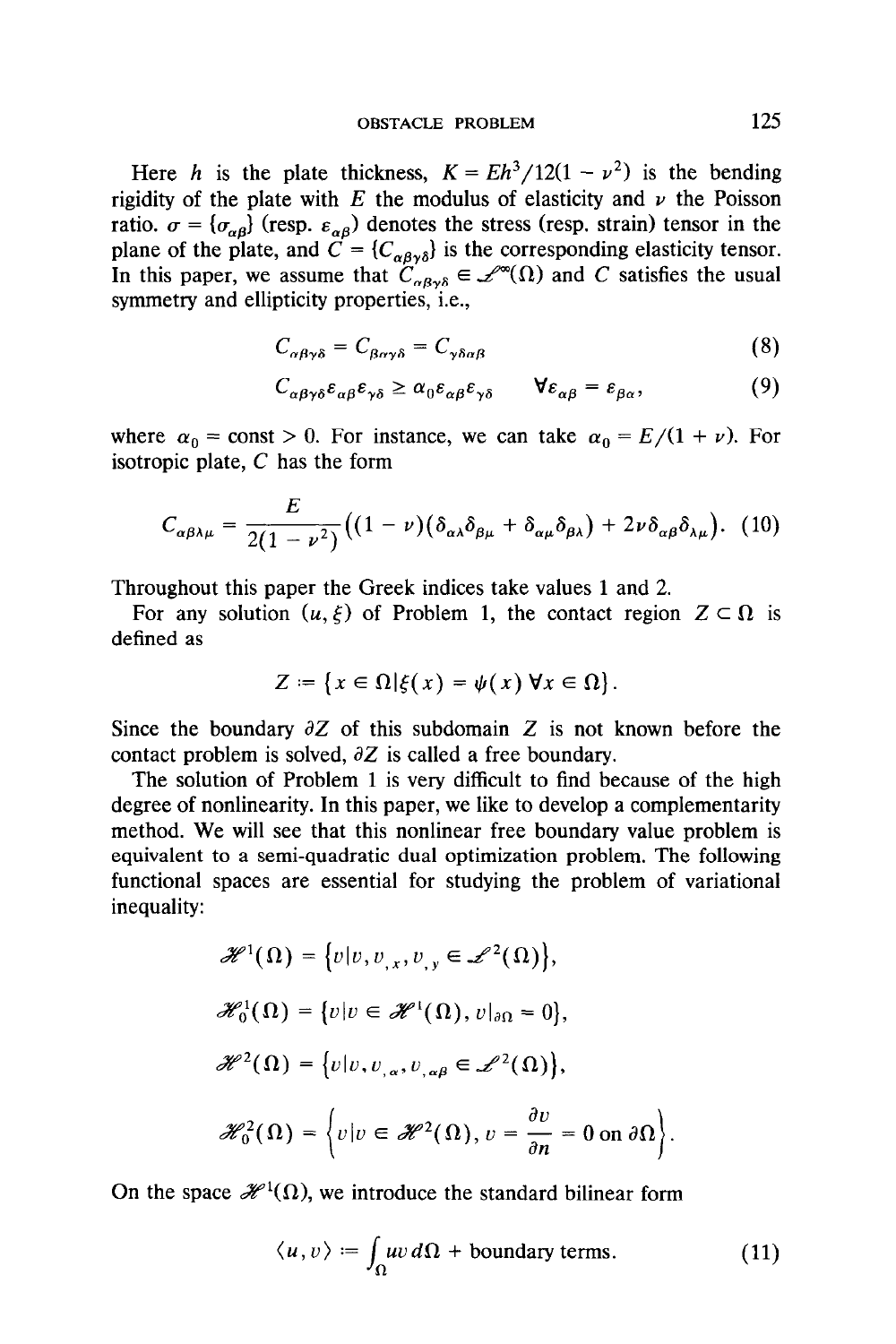For a given obstacle  $\psi(x) \in \mathcal{H}_0^2(\Omega)$ , take the set

$$
\mathscr{K} = \{ v \in \mathscr{H}_0^2(\Omega) \big| v \ge \psi \text{ a.e. in } \Omega \}
$$
 (12)

which is closed and convex. Introducing the bilinear forms

$$
a(\xi, z) := K \int_{\Omega} \Big[ (1 - \nu) \xi_{,\alpha\beta} z_{,\gamma\delta} + \nu \Delta \xi \Delta z \Big] d\,\Omega \qquad \bigg( 0 < \nu < \frac{1}{2} \bigg), \tag{13}
$$

$$
b(\varepsilon, e) := \int_{\Omega} C_{\alpha\beta\gamma\delta} \varepsilon_{\alpha\beta} e_{\gamma\delta} d\Omega.
$$
 (14)

Let

$$
\phi(\xi, z) := {\xi_{,\alpha} z_{,\beta}}, \qquad \phi(\xi, \xi) = \phi(\xi);
$$
\n(15)

it is easy to prove that FBVP (Problem 1) is equivalent to

PROBLEM 2. Find  $u \in [\mathcal{H}_0^1(\Omega)]^2$  and  $\xi \in \mathcal{K}$  to satisfy the variational inequality

$$
a(\xi, z - \xi) + hb(\varepsilon(u, \xi), \phi(\xi, z - \xi)) \ge (f, z - \xi) \qquad \forall z \in \mathcal{X},
$$
\n
$$
(16)
$$

and the variational equality

$$
b(\varepsilon(u,\xi),\theta(v-u))=0 \qquad \forall v \in \big[\mathscr{H}_0^1(\Omega)\big]^2. \tag{17}
$$

Indeed we can write

$$
K \int_{\Omega} \left[ (1 - \nu) \xi_{,\alpha\beta} (z - \xi)_{,\gamma\delta} + \nu \Delta \xi \Delta (z - \xi) \right] d\Omega
$$

$$
+ \int_{\Omega} h \sigma_{\alpha\beta} \xi_{,\alpha} (z - \xi)_{,\beta} d\Omega
$$

$$
\geq \int_{\Omega} f(z - \xi) d\Omega \qquad \forall z \in \mathcal{K}
$$

by using the Gauss-Green theorem; then we have

$$
\int_{\Omega} \left( K \Delta \Delta \xi - h \big( \sigma_{\alpha\beta}(u, \xi) \xi_{,\beta} \big)_{,\alpha} \right) (z - \xi) d\Omega
$$
\n
$$
\geq \int_{\Gamma} h \sigma_{\alpha\beta} \xi_{,\alpha} n_{\beta} (z - \xi) d\Gamma + \int_{\Gamma} Q(\xi) (z - \xi) d\Gamma
$$
\n
$$
- \int_{\Gamma} M(\xi) \frac{\partial (z - \xi)}{\partial n} d\Gamma + \int_{\Omega} f(z - \xi) d\Omega,
$$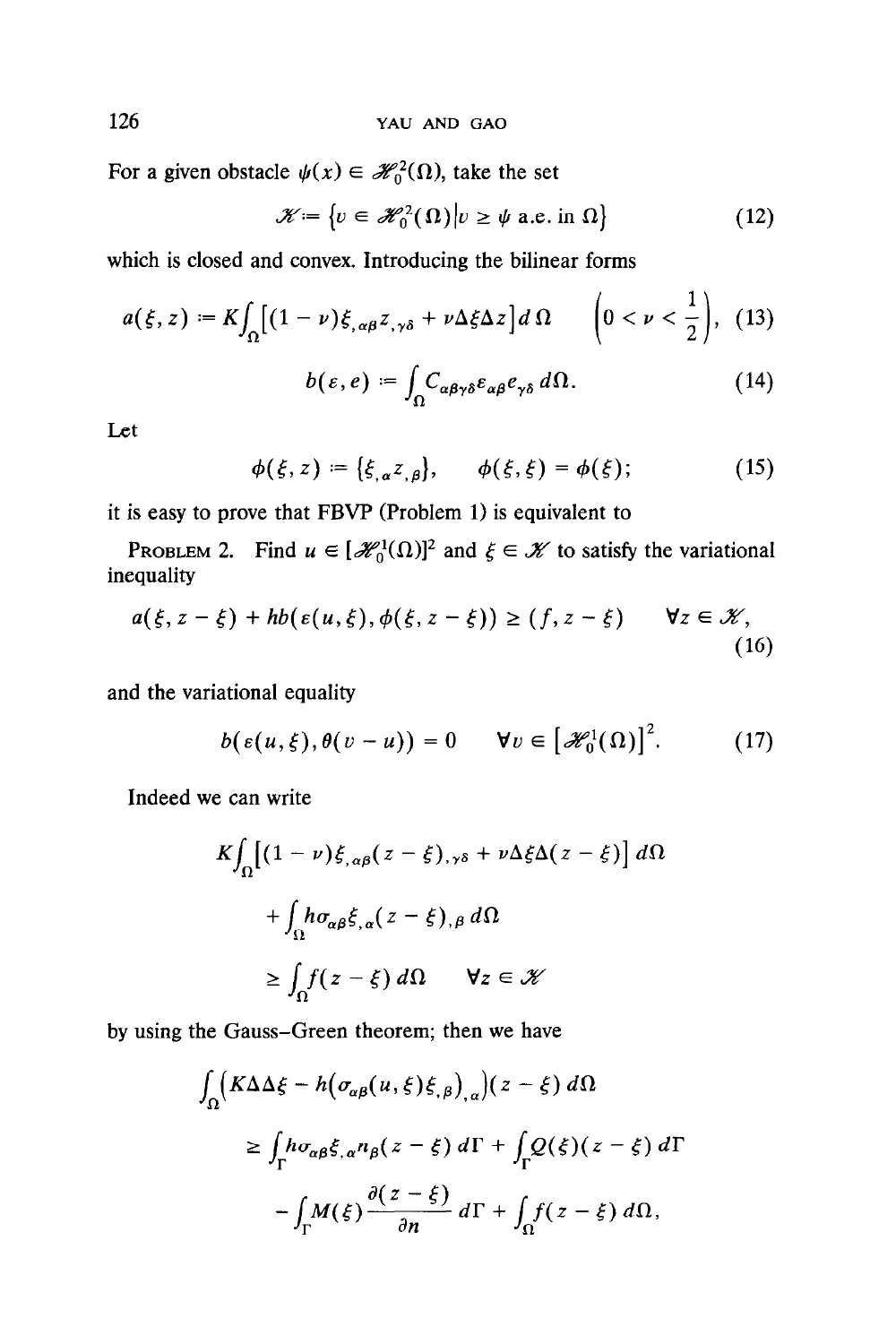where  $n = (n_1, n_2)$  denotes the outward normal unit vector on  $\Gamma$  and

$$
M(\xi) = -K[\nu\Delta\xi + (1-\nu)(2n_1n_2\xi_{12} + n_1^2\xi_{11} + n_2^2\xi_{22})] \quad (18)
$$

and

$$
Q(\xi) = -K \bigg[ \frac{\partial \Delta \xi}{\partial n} + (1 - \nu) \frac{\partial}{\partial \tau} \bigg[ n_1 n_2 (\xi_{,22} - \xi_{,11}) + (n_1^2 - n_2^2) \xi_{,12} \bigg] \bigg].
$$
\n(19)

Here  $\tau$  denotes the unit vector tangential to  $\Gamma$  such that n,  $\tau$ , and  $0x_3$ form a right-handed system.  $M$  is the bending moment and  $Q$  the total shearing force on the plate boundary  $\Gamma$ . Whence, for any given  $z \in \mathcal{H}_0^2$ ,

$$
\int_{\Omega} \left( K \Delta \Delta \xi - h \big( \sigma_{\alpha \beta}(u, \xi) \xi_{,\beta} \big)_{,\alpha} - f \big) (z - \xi) \, d\Omega \ge 0. \tag{20}
$$

Let  $\phi \in \mathcal{H}_0^2(\Omega)$  be such that  $\phi \geq 0$ ; then  $z = \xi + \phi \in \mathcal{X}$ , and hence

$$
\int_{\Omega} \left( K \Delta \Delta \xi - h \big( \sigma_{\alpha \beta} (u, \xi) \xi_{,\beta} \big)_{,\alpha} - f \right) \phi \, d\Omega \ge 0
$$

$$
\Rightarrow K \Delta \Delta \xi - h \big( \sigma_{\alpha \beta} (u, \xi) \xi_{,\beta} \big)_{,\alpha} - f \ge 0.
$$

Furthermore, we take

$$
z = \psi \in \mathcal{K}
$$
  

$$
z = 2\xi - \psi = \xi - (\psi - \xi) \in \mathcal{K}.
$$

We obtain

$$
\int_{\Omega} \left( K \Delta \Delta \xi - h \big( \sigma_{\alpha\beta}(u,\xi) \xi_{,\beta} \big)_{,\alpha} - f \big) (\psi - \xi) d\Omega \ge 0 \right)
$$
  

$$
\int_{\Omega} \left( K \Delta \Delta \xi - h \big( \sigma_{\alpha\beta}(u,\xi) \xi_{,\beta} \big)_{,\alpha} - f \big) (\xi - \psi) d\Omega \ge 0 \right)
$$
  

$$
\Rightarrow \int_{\Omega} \left( K \Delta \Delta \xi - h \big( \sigma_{\alpha\beta}(u,\xi) \xi_{,\beta} \big)_{,\alpha} - f \big) (\xi - \psi) d\Omega = 0.
$$

This implies

$$
(K\Delta\Delta\xi-h(\sigma_{\alpha\beta}(u,\xi)\xi_{,\beta})_{,\alpha}-f)(\xi-\psi)=0\quad\text{over }\Omega.
$$

In the same way, if we multiply Eq. (2) by  $v_+ - u_+$  and integrate over  $\Omega$ . we obtain, by the Gauss-Green theorem, the relation

$$
\int_{\Omega} \sigma_{\alpha\beta} \theta_{\alpha\beta} (\nu - u) \, d\Omega = \int_{\Gamma} \sigma_{\alpha\beta} n_{\beta} (\nu_{\alpha} - u_{\beta}) \, d\Gamma. \tag{21}
$$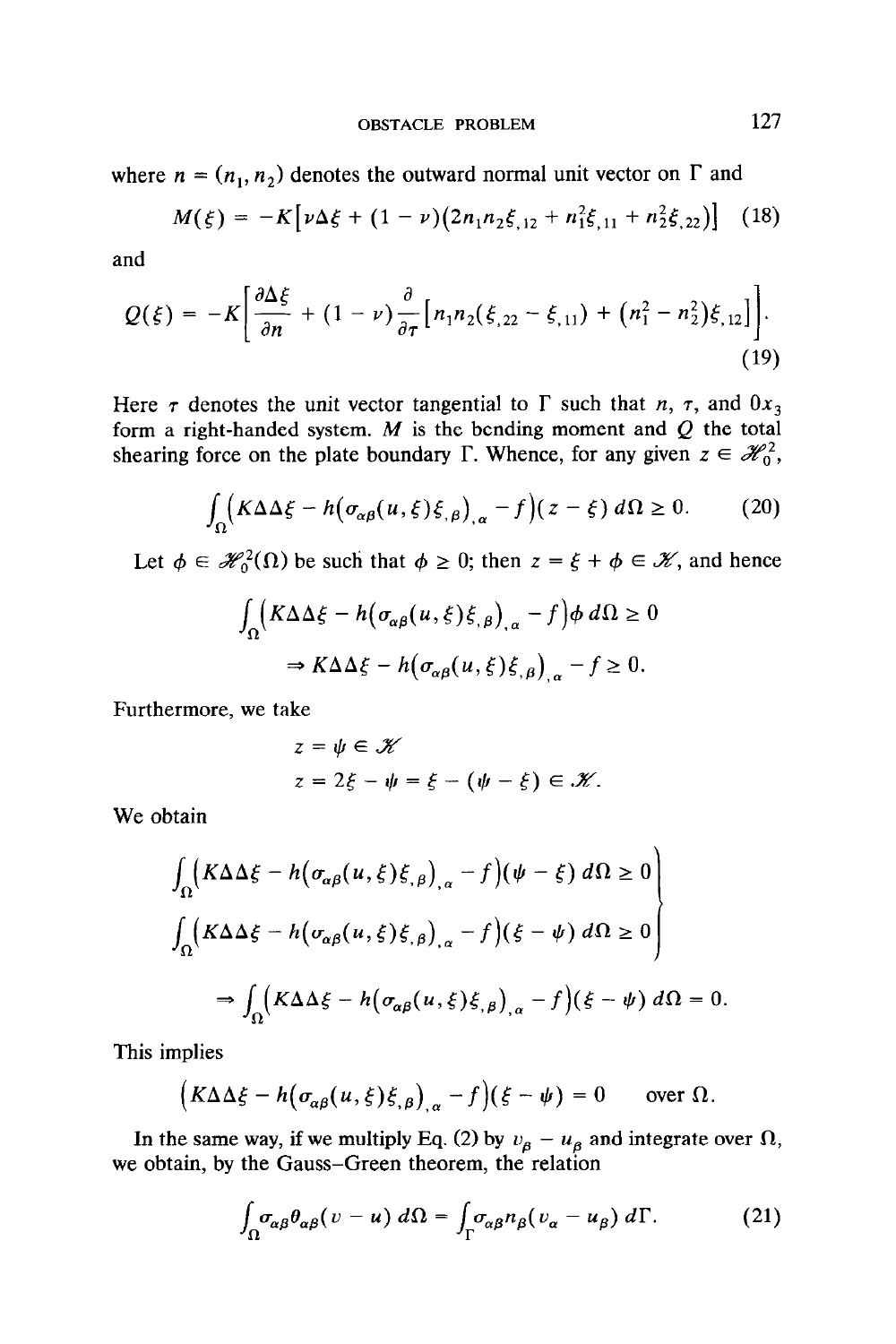For any given  $v \in [\mathcal{H}_0^1(\Omega)]^2$ , this gives rise to the variational equation (17).

For any given  $(v, z) \in [\mathcal{H}_0^1(\Omega)]^2 \times \mathcal{K}$ , the total potential of the system is given by a functional  $\Pi: [\mathcal{H}^1_0(\Omega)]^2 \times \mathcal{K} \to \mathbb{R}$ 

$$
\Pi(v,z)=\tfrac{1}{2}a(z,z)+\tfrac{1}{2}hb(\varepsilon(v,z),\varepsilon(v,z))-\langle f,z\rangle.
$$
 (22)

If  $\psi \in \mathcal{H}_0^2(\Omega)$  we can write  $\mathcal{K} = \psi + \mathcal{C}$ , where

$$
\mathscr{C} := \left\{ w \in \mathscr{H}_0^2(\Omega) \middle| w \ge 0 \text{ a.e. in } \Omega \right\}
$$
 (23)

is a positive cone with its vertex at the origin. Further, putting

$$
\xi = \psi + w, \qquad w \in \mathscr{C}, \tag{24}
$$

we have

LEMMA 1. The solution  $(u, \xi)$  of Problem 1 fulfills the variational inequality

$$
\langle \delta \Pi(u,\xi), (v,w) \rangle \ge 0 \qquad \forall v \in \big[\mathscr{H}_0^1(\Omega)\big]^2, \forall w \in \mathscr{C}.
$$
 (25)

where  $\delta\Pi(u,\xi)$  stands for the Gâteaux derivative of  $\Pi$  at  $(u,\xi)$ .

Proof. By the definition of the Gâteaux differential, it is easy to prove that

$$
\frac{1}{2}\delta a(\xi,\xi;w) = \lim_{t \to +0} \frac{a(\xi + tw, \xi + tw) - a(\xi, \xi)}{2t} = a(\xi, w),
$$

$$
\frac{1}{2}\delta b(\varepsilon(u,\xi), \varepsilon(u,\xi); w) = b(\varepsilon(u,\xi), \phi(\xi, w)),
$$

$$
\frac{1}{2}\delta b(\varepsilon(u,\xi), \varepsilon(u,\xi); v) = b(\varepsilon(u,\xi), \theta(v)).
$$

Noting the variational equation  $(17)$ ,

$$
b(\varepsilon(u,\xi),\theta(v))=0 \qquad \forall v \in \mathscr{H}_0^1(\Omega),
$$

and applying (16), we have

$$
\delta\Pi(u,\xi;v,w) = \langle \delta\Pi(u,\xi);v,w \rangle
$$
  
=  $a(\xi,w) + hb(\varepsilon(u,\xi),\phi(\xi,w)) - \langle f,w \rangle$   
 $\geq 0 \qquad \forall w \in \mathscr{C},$ 

which shows that the variational inequality (25) is equivalent to Problem 2. Q.E.D.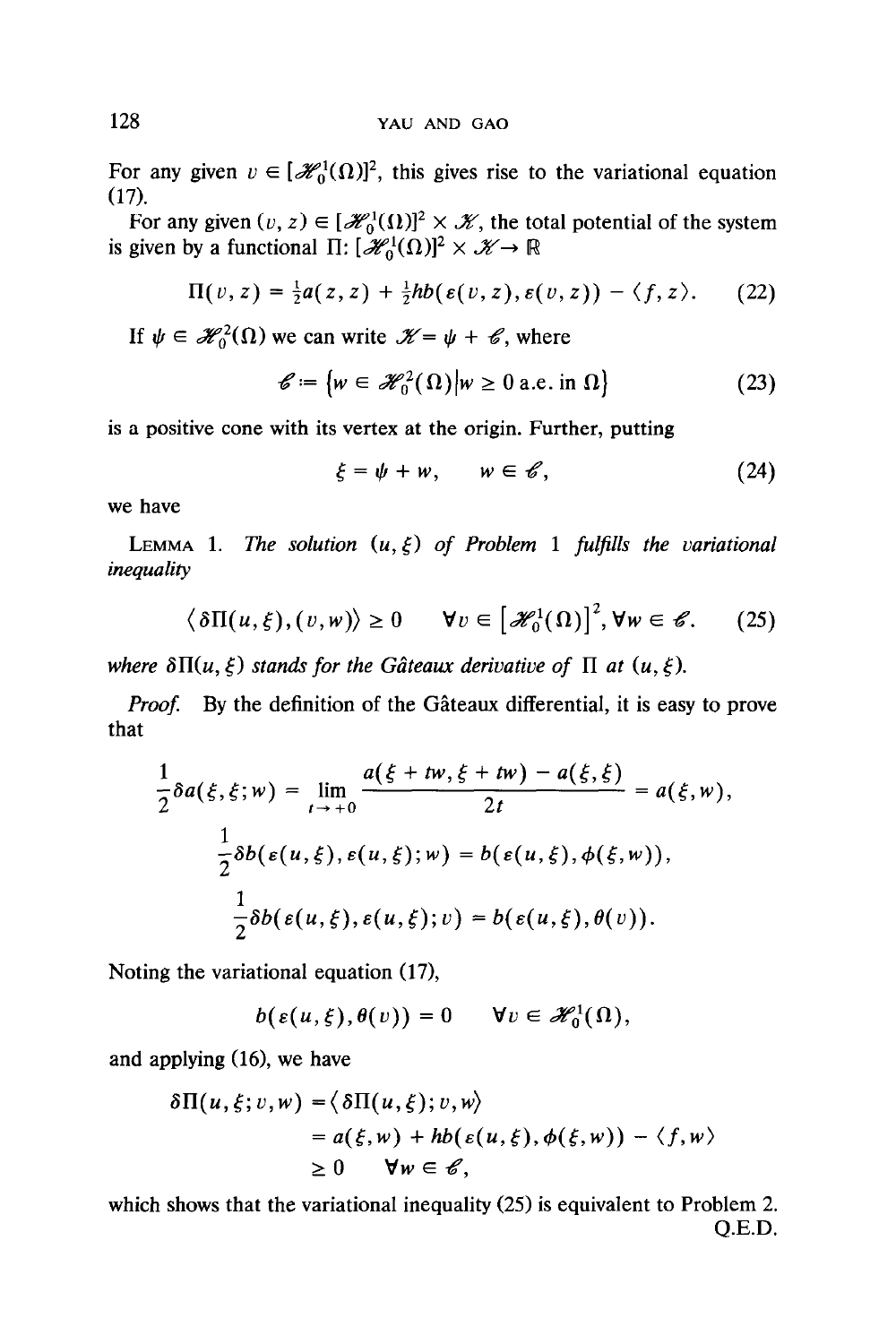The variational inequality has been studied extensively by many authors (see [3, 171). But in the geometrical nonlinear case, we will find that the variational inequality is not equivalent to the corresponding variational extreme problem.

## 3. THE PRIMAL PROBLEM AND THE VARIATIONAL EXTREME PRINCIPLE

The following variational boundary value problem is called the primal problem:

PROBLEM 3 (P). Find  $(u, \xi) \in [\mathcal{H}_0^2(\Omega)]^2 \times \mathcal{K}$  such that

$$
\Pi(u,\xi) = \inf \Bigl\{ \Pi(v,z) | v \in \bigl[ \mathcal{H}_0^2(\Omega) \bigr]^2, z \in \mathcal{K} \Bigr\}.
$$
 (26)

THEOREM 1. Suppose  $(u, \xi)$  is the stationary point of  $\Pi$ . For any given  $z \in \mathcal{K}$ , if

$$
\frac{1}{2}hb(\varepsilon(u,\xi),\phi(z))=\int_{\Omega}\frac{1}{2}h\sigma_{\alpha\beta}z_{,\alpha}z_{,\beta}d\Omega\geq0\qquad\forall z\in\mathscr{H}_0^2(\Omega),\tag{27}
$$

then primal problem  $(P)$  has at least one solution which fulfills the free boundary value problem (Problem 1). The problem has a unique solution if the inequality in (27) strictly holds.

*Proof.* From the convexity of  $a(z, z)$  and  $b(\varepsilon, \varepsilon)$ , we have

$$
a(z, z) + hb(\varepsilon(v, z), \varepsilon(v, z)) - a(\xi, \xi) - hb(\varepsilon(u, \xi), \varepsilon(u, \xi))
$$
  
\n
$$
\geq \langle \delta a(\xi, \xi), (z - \xi) \rangle + \langle h \delta b(\varepsilon(u, \xi), \varepsilon(u, \xi), (\varepsilon(v, z) - \varepsilon(u, \xi)) \rangle
$$
  
\n
$$
\forall v \in [\mathcal{H}_0^1(\Omega)]^2, \forall z \in \mathcal{H}_0^2(\Omega). \quad (28)
$$

By the way, it is easy to prove that

$$
\varepsilon(v,z)=\varepsilon(u,\xi)+\delta\varepsilon(u,\xi)(v-u)(z-\xi)+\tfrac{1}{2}\phi(z-\xi); \quad (29)
$$

i.e.,

$$
\varepsilon_{\alpha\beta}(v, z) = \varepsilon_{\alpha\beta}(u, \xi) + \frac{1}{2} \Big[ (v_{\alpha} - u_{\alpha})_{,\beta} + (v_{\beta} - u_{\beta})_{,\alpha} \Big] + \xi_{,\alpha}(z - \xi)_{,\beta} + \frac{1}{2}(z - \xi)_{,\alpha}(z - \xi)_{,\beta}.
$$
 (30)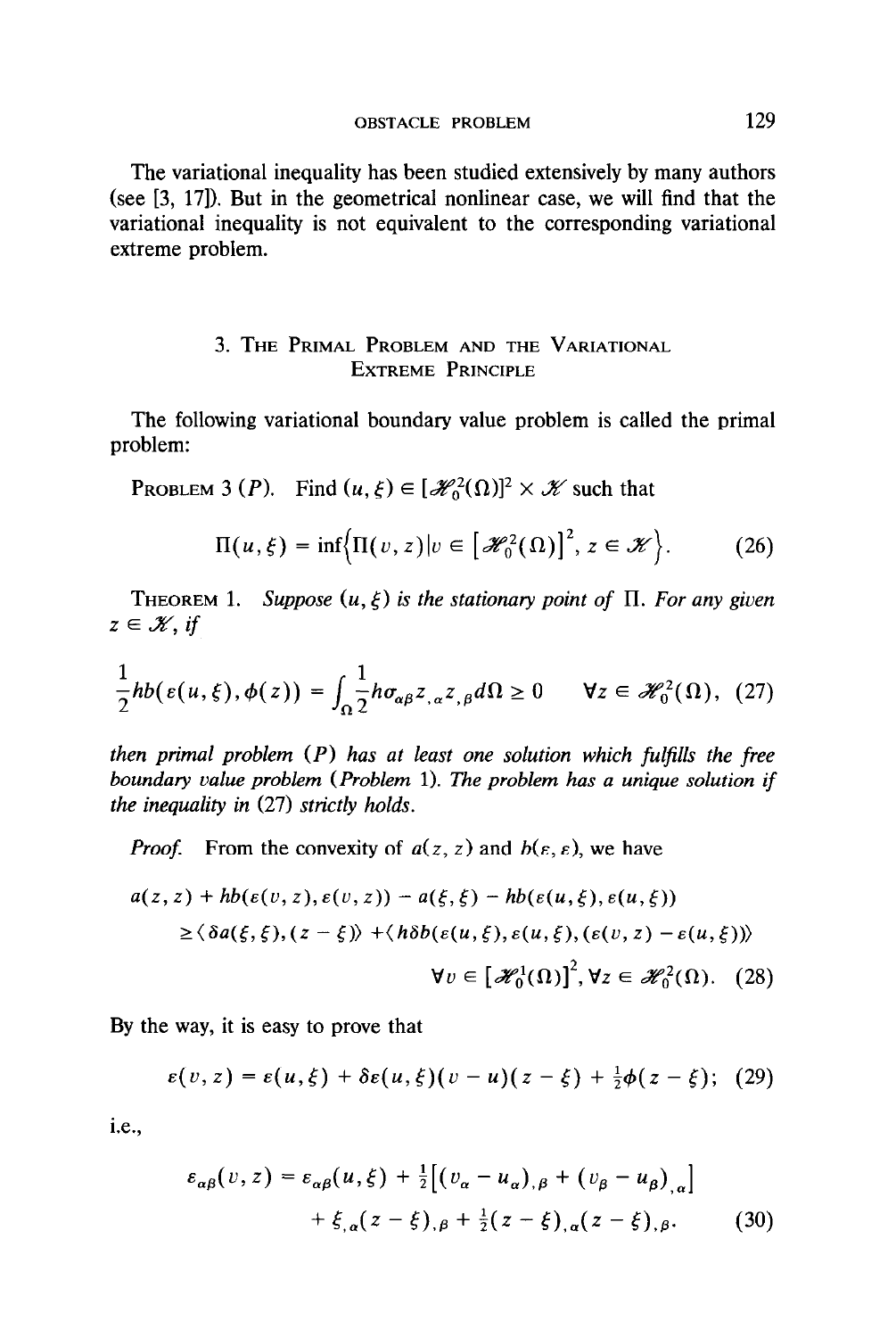Substituting into (28), we obtain

$$
\frac{1}{2}a(z, z) + \frac{1}{2}hb(\varepsilon(v, z), \varepsilon(v, z)) - \langle f, z \rangle - \frac{1}{2}a(\xi, \xi)
$$
  

$$
-\frac{1}{2}hb(\varepsilon(u, \xi), \varepsilon(u, \xi)) + \langle f, \xi \rangle
$$
  

$$
\geq \langle \delta \Pi(u, \xi), (v - u)(z - \xi) \rangle + \frac{1}{2}hb(\varepsilon(u, \xi), \phi(z - \xi))
$$
  

$$
\forall v \in [\mathcal{H}_0^1(\Omega)]^2, \forall z \in \mathcal{H}_0^2(\Omega). \quad (31)
$$

From Lemma 1 we know that if  $(u, \xi)$  is the solution of Problem 1,

$$
\langle \delta \Pi(u,\xi), (v-u)(z-\xi) \rangle \geq 0 \quad \forall v \in [\mathscr{H}_0^1(\Omega)]^2, \forall z \in \mathscr{K}.
$$

So we have

$$
\Pi(v, z) - \Pi(u, \xi) \ge \frac{1}{2}hb(\varepsilon(u, \xi), \phi(z - \xi))
$$
  

$$
\forall v \in \left[\mathcal{H}_0^1(\Omega)\right]^2, \forall z \in \mathcal{K}.
$$
 (32)

Obviously, for any given  $z \in \mathcal{H}_0^2(\Omega)$ , if constraint (27) holds, we have

$$
\Pi(v, z) - \Pi(u, \xi) \ge 0 \qquad \forall v \in [\mathscr{H}_0^1(\Omega)]^2, \forall z \in \mathscr{K}, \qquad (33)
$$

which shows that the solution of the variational system (26) minimizes the total potential functional  $\Pi$  over  $[\mathcal{H}_0^1(\Omega)]^2 \times \mathcal{K}$ .

Now we are going to prove the existence and uniqueness of the solution. Actually, according to the theory of convex analysis, inequality (33) shows that for any given  $u \in [\mathcal{H}_0^1(\Omega)]^2$ , if the constraint (27) holds, the total potential functional  $\Pi: \mathcal{K} \to \mathbb{R}$  is convex. From the theory of convex analysis, see Ekeland and Temam [4], it is known that if the closed convex subset  $\mathscr{K} \subset \mathscr{H}^2(\Omega)$  is bounded, to every plane displacement  $u \in$  $[\mathscr{H}_0^1(\Omega)]^2$  the variational problem

$$
\{\inf \Pi(u, z) \; \forall z \in \mathcal{K}\}\tag{34}
$$

has at least one solution  $\xi \in \mathcal{K}$ . Moreover, if the inequality in (27) strictly holds, the potential functional  $\Pi: \mathcal{K} \to \mathbb{R}$  is strictly convex. In this case, the variational problem has a unique solution.

On the other hand, for a given  $\xi \in \mathcal{K}$ , the extreme condition for the variational problem

$$
\left\{\inf \Pi(v,\xi) \,\forall v \in \left[\mathcal{H}_0^1(\Omega)\right]^2\right\} \tag{35}
$$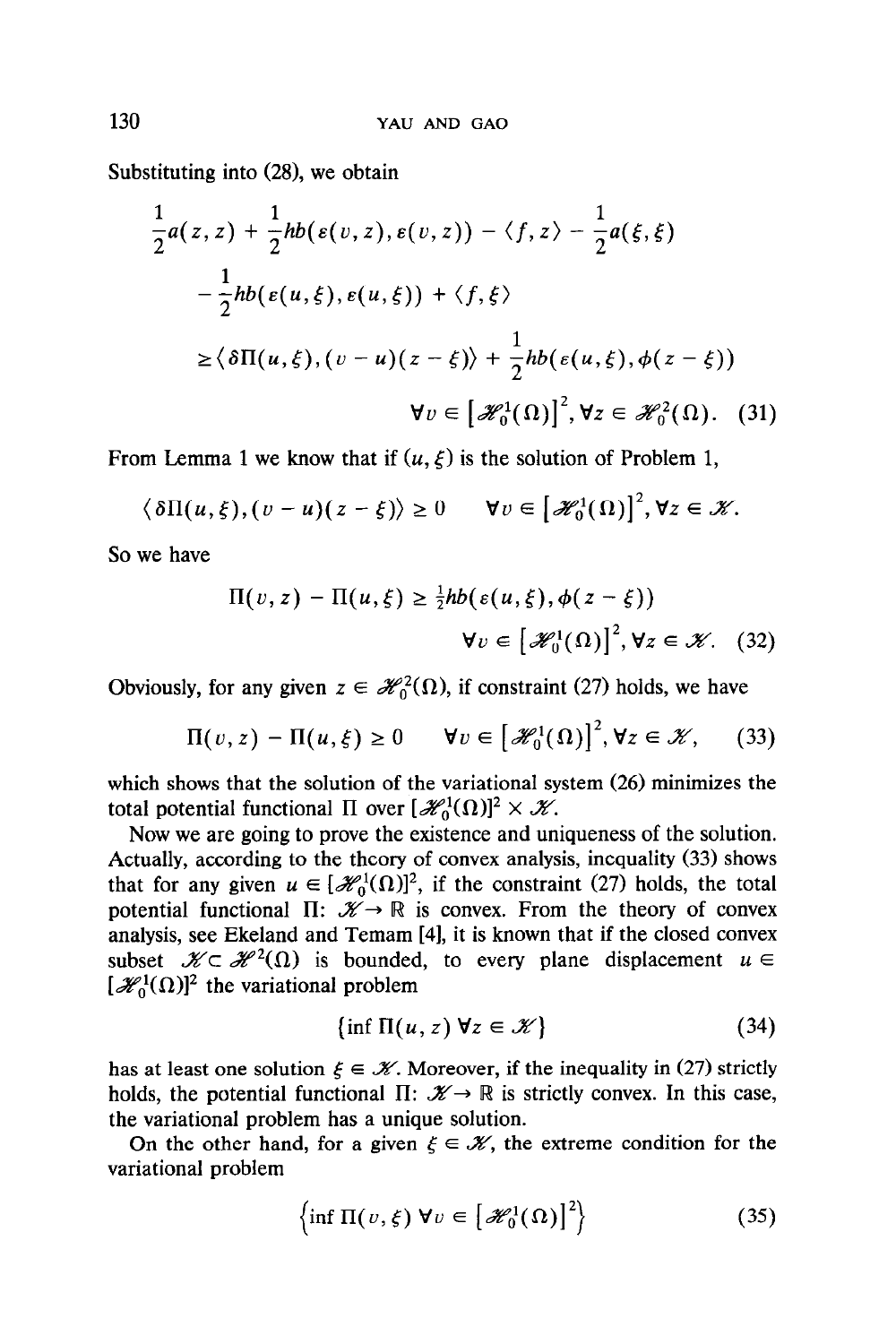gives rise to the variational equation:

$$
b(\theta(u) + \frac{1}{2}\phi(\xi), \theta(v-u)) = 0 \qquad \forall v \in [\mathscr{H}^1(\Omega)]^2. \tag{36}
$$

From the elliptic condition (9) and Korn's inequality, we have

$$
b(\theta(v), \theta(v)) \ge \int_{\Omega} \alpha_0 \theta(v)_{\alpha\beta} \theta(v)_{\alpha\beta} \ge c ||v||_{[\mathscr{H}^1(\Omega)]^2}^2
$$
  

$$
\forall v \in [\mathscr{H}^1(\Omega)]^2 / \overline{\mathscr{R}},
$$

where  $\overline{\mathscr{R}}$  denotes the space of plane rigid-body displacements, i.e.,

$$
\overline{\mathcal{R}} \coloneqq \left\{ \overline{r} \in \left[ \mathcal{H}^1(\Omega) \right]^2 \middle| \theta(\overline{r}) = 0 \right\}
$$
\n
$$
= \left\{ \overline{r} \in \left[ \mathcal{H}^1(\Omega) \right]^1 \middle| \overline{r}_1 = a_1 + bx_2, \overline{r}_2 = a_2 - bx_1, a_1, a_2, b \in \mathbb{R} \right\}.
$$

This shows that  $b(\theta(v), \theta(u))$  is a bilinear coercive form of the quotient space  $\left[\mathcal{H}^1(\Omega)\right]^2/\overline{\mathcal{R}}$ . According to the Lax-Milgram theorem, the variational equality (36) has for every  $\xi$  a solution  $u(\xi)$ , since the application  $u \to b(\theta(v) + \frac{1}{2}\phi(\xi), \theta(v))$  is linear and continuous on  $[\mathcal{H}_0^1(\Omega)]^2$ . Q.E.D.

Theorem 1 shows that in the geometrical nonlinear cases, the variational inequality (25) is not equivalent to the variational extreme problem (26). The convexity of the total potential functional depends on the right sign of the bilinear form  $b(\varepsilon(u, \xi), \phi(z))$ . In the next section, we will see this function plays an important role in the analysis of geometrical nonlinear problems.

#### 4. DUAL SPACES AND OPERATORS DECOMPOSITION

Even with the use of tensorial notation, formulations for the nonlinear problem of variational inequality are rather complex and lengthy. To see the inner beauty of the symmetry intrinsic in the nonlinear phenomena, abstract operator notation has to be used to study the dual problem.

Let  $\mathscr U$  be the general displacement space:

$$
\mathscr{U} := \left\{ \mathbf{u} \,|\, \mathbf{u} = \{u, \xi\}, u \in \big[\mathscr{H}_0^1(\Omega)\big]^2, \xi \in \mathscr{H}_0^2(\Omega) \right\},\tag{37}
$$

 $\mathscr E$  the general strain space:

$$
\mathscr{E} := \left\{ \mathbf{E} | \mathbf{E} = \{ \varepsilon_{\alpha\beta}, \kappa_{\alpha\beta} \}, \varepsilon_{\alpha\beta} = \varepsilon_{\beta\alpha} \in \left[ \mathscr{H}^1(\Omega) \right]^4, \n\kappa_{\alpha\beta} = \kappa_{\beta\alpha} \in \left[ \mathscr{H}^2(\Omega) \right]^4 \right\},
$$
\n(38)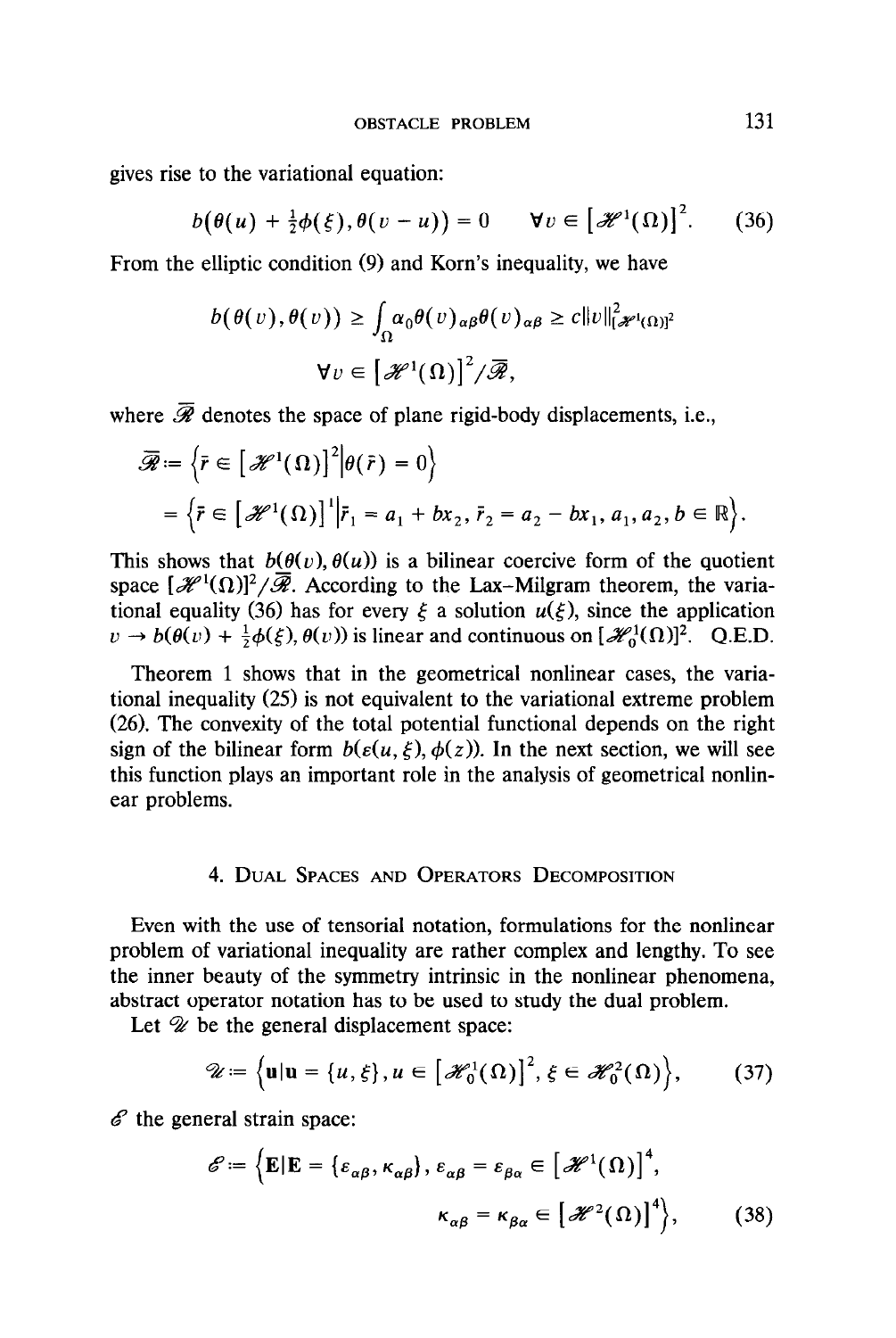For a given displacement  $\mathbf{u} = (u_{\alpha}, \xi) \in \mathcal{U}$ , the deformation of the von Kármán plate can be described by the nonlinear differential operator:  $\Lambda(\mathbf{u})$ :  $\mathscr{U} \rightarrow \mathscr{E}$ :

$$
\Lambda(\mathbf{u}) = \begin{Bmatrix} \Lambda_{\epsilon}(\mathbf{u}) \\ \Lambda_{\kappa} \end{Bmatrix} = \begin{Bmatrix} \Lambda_{\theta} + \frac{1}{2}\Lambda_{\phi}(\mathbf{u}) \\ \Lambda_{\kappa} \end{Bmatrix}, \qquad (39)
$$

in which

$$
\Lambda_{\varepsilon}(\mathbf{u})\mathbf{v} = \left\{ \frac{1}{2} (v_{\alpha,\beta} + v_{\beta,\alpha} + \xi_{,\alpha} z_{,\beta}) \right\},
$$
\n
$$
\Lambda_{\varepsilon}\mathbf{v} = \left\{ -z_{,\alpha\beta} \right\},
$$
\n
$$
\Lambda_{\theta}\mathbf{v} = \left\{ \frac{1}{2} (v_{\alpha,\beta} + v_{\beta,\alpha}) \right\},
$$
\n
$$
\forall \mathbf{v} = (v, z) \in \mathcal{U}.
$$
\n
$$
\Lambda_{\phi}(\mathbf{u})\mathbf{v} = \left\{ -\xi_{,\alpha} z_{,\beta} \right\},
$$
\n
$$
\forall \mathbf{v} = (v, z) \in \mathcal{U}.
$$

In continuum mechanics,  $\Lambda$  is called finite deformation operator. The nonlinearity caused by this operator is called the geometrical nonlinearity. Then the strain-displacement relations can be written in the following form:

$$
\mathbf{E} = \Lambda(\mathbf{u})\mathbf{u} \Leftrightarrow \begin{cases} \varepsilon_{\alpha\beta} = \frac{1}{2}(u_{\alpha,\beta} + u_{\beta,\alpha} + \xi_{,\alpha}\xi_{,\beta}) \\ \kappa_{\alpha\beta} = -\xi_{,\alpha\beta}. \end{cases}
$$
(40)

The direction derivative of  $E(u)$  at  $u(u, \xi)$  in the direction  $v(v, w)$  is given by

$$
\delta \mathbf{E}(\mathbf{u}; \mathbf{v}) = \lim_{t \to +0} \frac{\mathbf{E}(\mathbf{u} + t\mathbf{v}) - \mathbf{E}(\mathbf{u})}{t} = \Lambda_T(\mathbf{u})\mathbf{v}, \quad (41)
$$

where  $\Lambda_T: \mathcal{U} \to \mathcal{E}$  is the Gâteaux derivative of E(u) at u:

$$
\Lambda_T(\mathbf{u}) = \begin{Bmatrix} \Lambda_t(\mathbf{u}) \\ \Lambda_\kappa \end{Bmatrix}, \tag{42}
$$

in which

$$
\Lambda_t(\mathbf{u}) = \Lambda_\theta + \Lambda_\phi(\mathbf{u}). \tag{43}
$$

The complementary operator of  $\Lambda_T(\mathbf{u})$  is given by

$$
\Lambda_N(\mathbf{u}) := \Lambda(\mathbf{u}) - \Lambda_T(\mathbf{u}) = -\frac{1}{2}\Lambda_\phi(\mathbf{u}). \tag{44}
$$

We can see here that  $\Lambda_N$  is a symmetric and quadratic operator,

$$
\Lambda_n(\mathbf{u})\mathbf{v} = \left\{-\frac{1}{2}\xi_{,\,\alpha}z_{,\,\beta}\right\}.\tag{45}
$$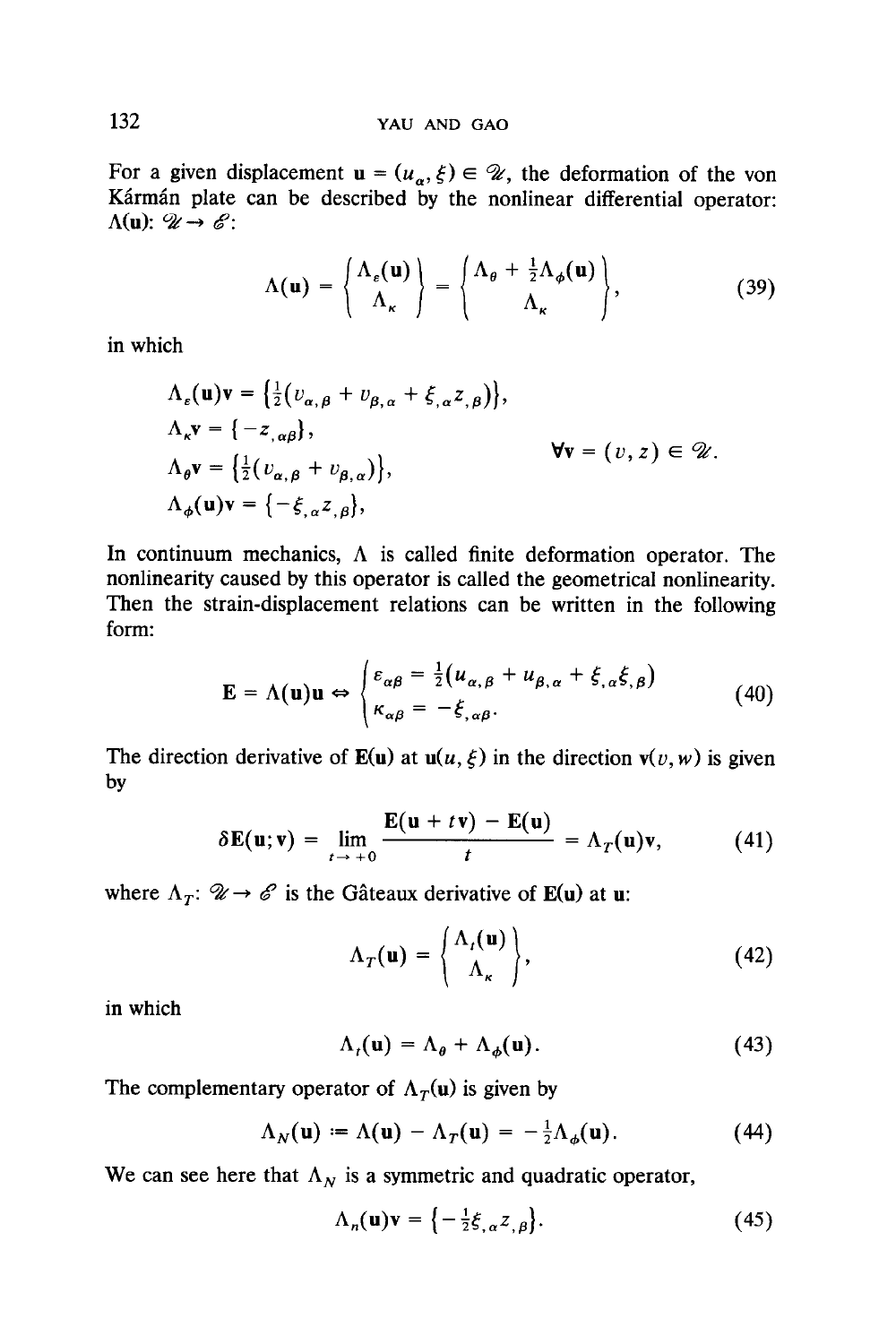It plays an important role in the finite deformation theory [10, 11]. The conjugate variable of the general strain  $E \in \mathscr{E}$  is the general stress  $S = \{h\sigma, M\}$  which is given by physical equation

$$
\mathbf{S} = \frac{\partial w(\mathbf{E})}{\partial \mathbf{E}} \Rightarrow \begin{cases} M_{\alpha\beta} = D_{\alpha\beta\lambda\mu} \kappa_{\lambda\mu} \\ \sigma_{\alpha\beta} = C_{\alpha\beta\lambda\mu} \varepsilon_{\lambda\mu}, \end{cases}
$$
(46)

where  $w$  is the stored energy,

$$
w(\mathbf{E}) = w(\varepsilon, \kappa) = \frac{1}{2} D_{\alpha\beta\lambda\mu} \kappa_{\alpha\beta} \kappa_{\lambda\mu} + \frac{h}{2} C_{\alpha\beta\lambda\mu} \varepsilon_{\alpha\beta} \varepsilon_{\lambda\mu};
$$
(47)

 $D = \{D_{\alpha\beta\lambda\mu}\} = (h^3/12)C$ . It is obvious that for any given  $\mathbf{E} \in \mathscr{E}$ , w:  $\mathscr{E} \to \mathbb{R}$  is convex and quadratic. Let  $\mathscr{S}$  be the general stress space defined by

$$
\mathcal{J} = \left\{ \mathbf{S} | \mathbf{S} = \{ h \sigma_{\alpha \beta}, M_{\alpha \beta} \}, \sigma_{\alpha \beta} = \sigma_{\beta \alpha} \in \left[ \mathcal{H}^{-1}(\Omega) \right]^4, \nM_{\alpha \beta} = M_{\beta \alpha} \in \left[ \mathcal{H}^{-2}(\Omega) \right]^4 \right\}.
$$
\n(48)

The bilinear form  $\langle S, E \rangle$ :  $\mathscr{S} \times \mathscr{E} \rightarrow \mathbb{R}$  puts  $\mathscr{S}$  and  $\mathscr{E}$  in duality:

$$
\langle \mathbf{S}, \mathbf{E} \rangle = \int_{\Omega} \left[ M_{\alpha\beta} \kappa_{\alpha\beta} + h \sigma_{\alpha\beta} \varepsilon_{\alpha\beta} \right] d\Omega. \tag{49}
$$

By using the Gauss-Green theorem, we have

$$
\langle \mathbf{S}, \Lambda(\mathbf{u}) \mathbf{v} \rangle = \langle \Lambda_T^*(\mathbf{u}) \mathbf{S}, \mathbf{v} \rangle + \langle \Lambda_N^*(\mathbf{u}) \mathbf{S}, \mathbf{v} \rangle
$$
  
=  $\langle \Lambda_T^*(\mathbf{u}) \mathbf{S}, \mathbf{v} \rangle - G(\mathbf{v}, -\Lambda_N^*(\mathbf{u}) \mathbf{S}),$  (50)

where  $\Lambda_T^*$  is the operator adjoint to  $\Lambda_T$ :

$$
\Lambda^*_{T}(\mathbf{u}) = \left\{ \Lambda^*_{\theta}, \Lambda^*_{\xi}(\mathbf{u}) \right\} \tag{51}
$$

$$
\Lambda_{\theta}^* \mathbf{S} = \begin{cases} -\{h \sigma_{\alpha\beta, \beta}\} & \text{in } \Omega\\ \{h \sigma_{\alpha\beta} n_{\beta}\} & \text{on } \Gamma \end{cases}
$$
(52)

$$
\left(-M_{\alpha\beta,\alpha\beta}-h(\sigma_{\alpha\beta}\xi_{,\beta})_{,\alpha}\right)_{,\alpha} \qquad \text{in } \Omega
$$

$$
\Lambda_{\xi}^* \mathbf{S} = \begin{cases} h \sigma_{\alpha \beta} \xi_{,\beta} n_{\alpha} + M_{\alpha \beta, \beta} n_{\alpha} + \frac{\sigma}{\partial \tau} (M_{\alpha \beta} n_{\alpha} \tau_{\beta}) & \text{on } \Gamma, & (53) \\ M_{\alpha \beta} n_{\alpha} n_{\beta} & \text{on } \Gamma. \end{cases}
$$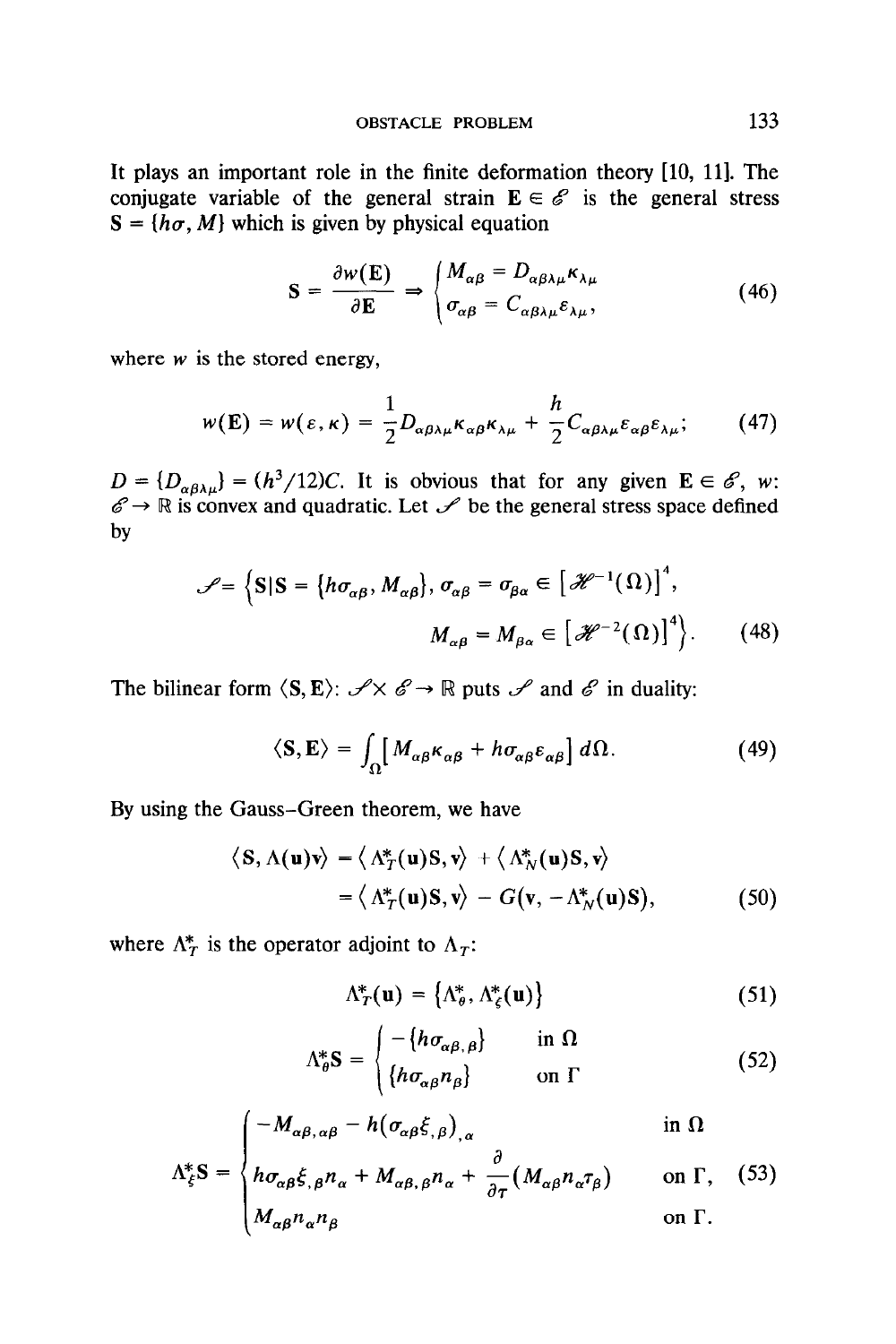$\Lambda_N^*(u)$  is the conjugate operator adjoint to  $\Lambda_N$ :

$$
\Lambda_N^*(\mathbf{u})\mathbf{S} = \begin{cases} \frac{h}{2} (\sigma_{\alpha\beta}\xi_{,\beta})_{,\alpha} & \text{in } \Omega, \\ \frac{h}{2} \sigma_{\alpha\beta}\xi_{,\beta}n_{\alpha} & \text{on } \Gamma. \end{cases}
$$
(54)

 $G(\mathbf{v}, -\Lambda_N^*(\mathbf{u})\mathbf{S})$  is the so-called gap energy function:

$$
G(\mathbf{v}, -\Lambda_N^*(\mathbf{u})\mathbf{S}) = \langle \mathbf{v}, -\Lambda_N^*(\mathbf{u})\mathbf{S} \rangle = \langle -\Lambda_n(\mathbf{u})\mathbf{u}, \sigma \rangle = G(\Lambda_N(\mathbf{u})\mathbf{v}, \mathbf{S}).
$$
\n(55)

For given  $\mathbf{u} = (u, \xi), \mathbf{v} = (v, z),$  and  $\mathbf{S} = (h\sigma, M),$ 

$$
G(\mathbf{v}, -\Lambda_N^*(\mathbf{u})\mathbf{S}) = h \int_{\Omega} \frac{1}{2} \xi_{,\alpha} z_{,\beta} \sigma_{\alpha\beta} d\Omega.
$$
 (56)

Remark. For any given  $v = (v, z)$ , the nonlinear operator  $\Lambda(v)$  only depends on the vertical displacement z. So  $\Lambda(v)$  can also be written as  $\Lambda(z)$ , the same as for  $\Lambda_T$ ,  $\Lambda_N$ , and their conjugate operators.

Let  $\mathscr T$  be the general force space:

$$
\mathcal{T} = \left\{ \mathbf{t} = (t, p) | t \in \left[ \mathcal{H}^{-1}(\Omega) \right]^2, p \in \mathcal{H}^{-2}(\Omega) \right\}. \tag{57}
$$

The operator  $\Lambda^*_T(\mathbf{u})$ :  $\mathscr{I} \to \mathscr{T}$  is called the equilibrium operator. For the given external force  $\mathbf{\vec{t}} = (0, 0, f)$ , the equilibrium conditions can be written as

$$
-\Lambda^*_{T}(\mathbf{u})\mathbf{S} + \bar{\mathbf{t}} = \begin{cases} \Lambda^*_{\theta}\mathbf{S} = 0, \\ -\Lambda^*_{\xi}(\mathbf{u})\mathbf{S} + f \le 0 \end{cases} \quad \text{in } \Omega. \tag{58}
$$

Figure 1 shows the inner relations between spaces and operators. In geometrical linear case,  $\Lambda_N(u) = \Lambda_{\phi}(u) = 0$ , the equilibrium operator is

UEU u,e 0 A(u)u = E \* c,n 0 EEE A(u) = AT(u) + AN(U) t t o?u) (Sv E) I I tE7 t,f A;(u) = A\*(U) -Ah(u) O- 0 ha,M SES t I A:(u)

FIGURE 1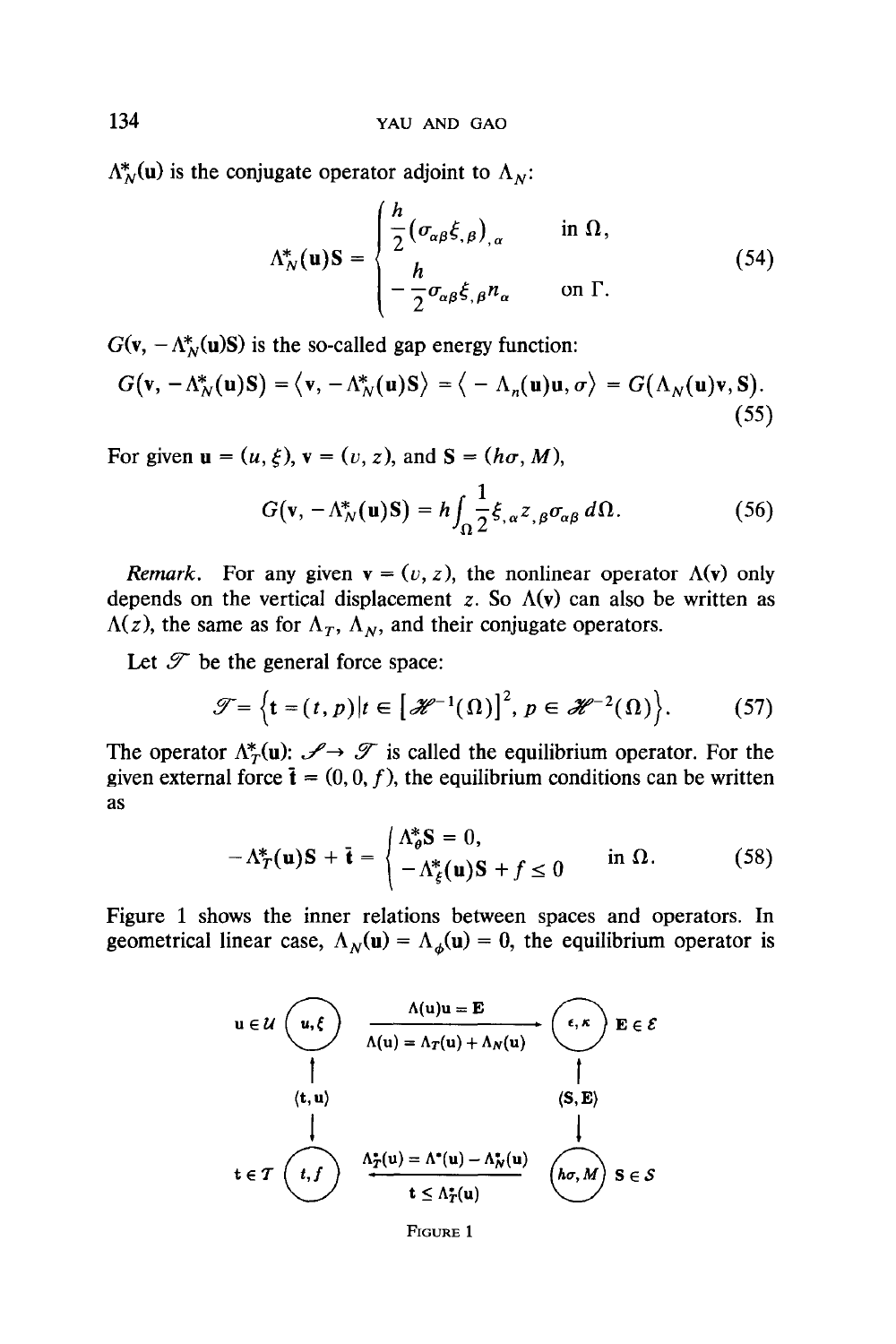the conjugate operator  $\Lambda^*$  of the deformation operator  $\Lambda = {\Lambda_{\theta}, \Lambda_{\kappa}}$ . We can see here in geometrical nonlinear cases that the equilibrium operator is adjoint to the Gâteaux derivative of the deformation operator instead of itself. The symmetry between the primal system  $S = {\mathcal{Q}_\lambda, \mathcal{E}; \Lambda}$  and the dual system  $S^* = \{ \mathcal{T}, \mathcal{S}, \Lambda^* \}$  is broken. In [8, 9] we can see this kind of broken symmetry was restored by the gap energy function  $G(v, -\Lambda^*_{N}(u)S)$ .

## 5. THE DUAL PROBLEM AND COMPLEMENTARY EXTREMUM PRINCIPLES

To formulate the dual problem  $(P^*)$ , we need to introduce the generalized primal function

$$
\Phi(\mathbf{v}, \mathbf{E}) = W(\mathbf{E}) + F(\mathbf{v}), \tag{59}
$$

where  $W: \mathscr{E} \to \mathbb{R}$  is the internal energy,

$$
W(\mathbf{E}) = \int_{\Omega} \frac{1}{2} D_{\alpha\beta\lambda\mu} \kappa_{\alpha\beta} \kappa_{\lambda\mu}(z) \, d\Omega + \int_{\Omega} \frac{h}{2} C_{\alpha\beta\lambda\mu} \varepsilon_{\alpha\beta} \varepsilon_{\lambda\mu} \, d\Omega; \quad (60)
$$

F:  $\mathcal{U} \rightarrow \mathbb{R}$  is the external energy done by the external force  $\bar{t} =$  $(0,0,f) \in \mathscr{T}$ ,

$$
F(\mathbf{v}) = -\int_{\Omega} f z \, d\Omega + \Psi_{\mathscr{K}}(z) \qquad \forall \mathbf{v} = (v, z) \in \mathscr{U}, \tag{61}
$$

in which,  $\Psi_{\mathscr{K}}$  is the indicator function of the convex set  $\mathscr{K}$ :

$$
\Psi_{\mathcal{X}}(z) = \begin{cases} 0 & \text{if } z \in \mathcal{X}, \\ +\infty & \text{otherwise.} \end{cases}
$$
(62)

It is obvious that

$$
\Pi(v) = \Phi(v, \Lambda(v)v) \qquad \forall v \in \mathscr{U} \cap \mathscr{K}.
$$
 (63)

We shall formulate the conjugate function  $\Phi^*$  in the sense of Fenchel and Rockafeller:

$$
\Phi^*(-t, S) = W^*(S) + F^*(-t). \tag{64}
$$

Since  $W: \mathscr{E} \to \mathbb{R}$  is convex and lower semicontinuous, it is easy to find its conjugate function by using the Legendre-Fenchel transformation,

$$
W^*(\mathbf{S}) = \sup_{\mathbf{E} \in \mathscr{E}} \{ \langle \mathbf{E}, \mathbf{S} \rangle - W(\mathbf{E}) \}
$$
  
= 
$$
\int_{\Omega} \left[ \frac{1}{2} D_{\alpha\beta\lambda\mu}^{-1} M_{\alpha\beta} M_{\lambda\mu} + \frac{h}{2} C_{\alpha\beta\lambda\mu}^{-1} \sigma_{\alpha\beta} \sigma_{\lambda\mu} \right] d\Omega
$$
  
= 
$$
\int_{\Omega} w^*(\mathbf{S}) d\Omega,
$$
 (65)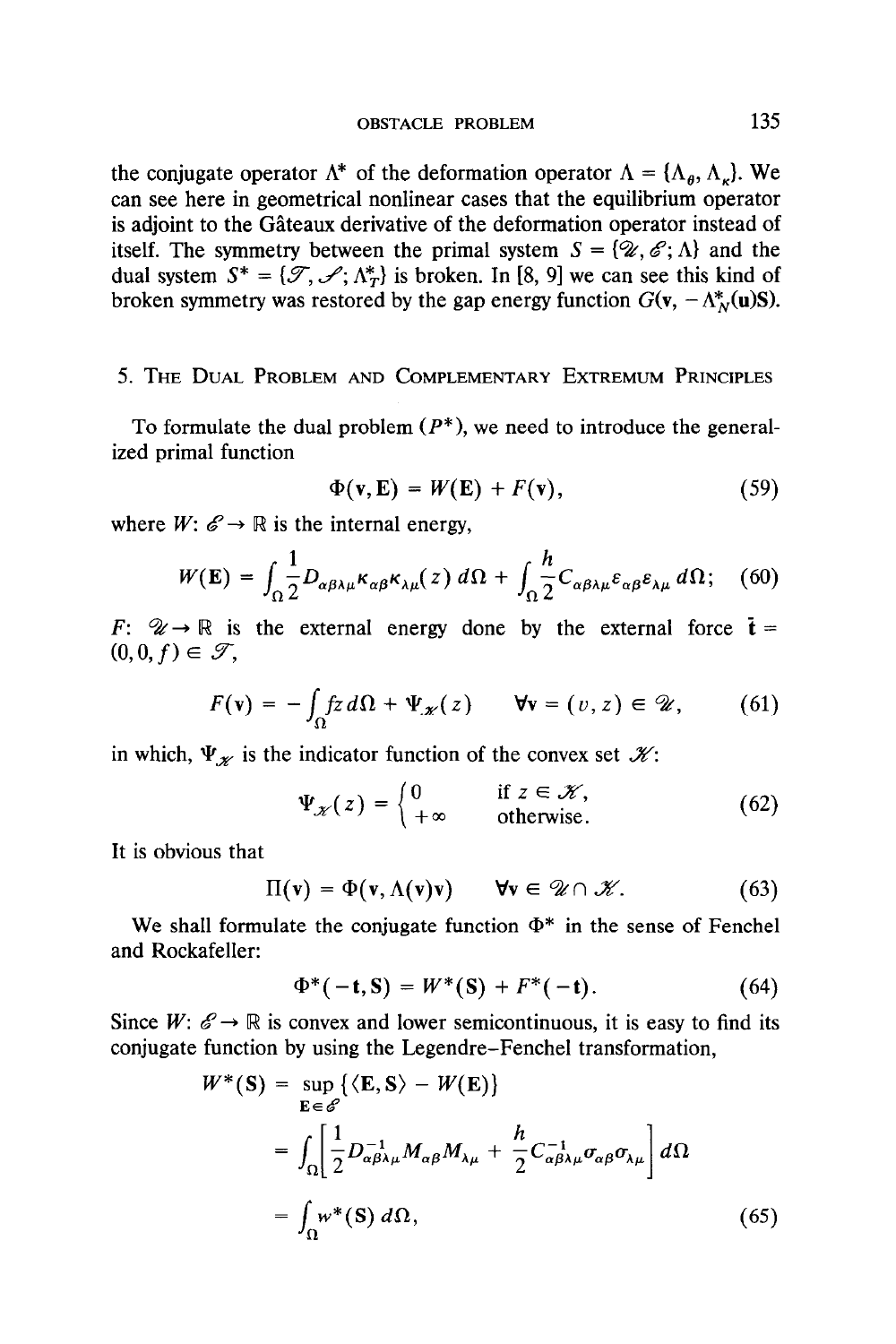where

$$
w^*(\mathbf{S}) = \frac{1}{2} D_{\alpha\beta\lambda\mu}^{-1} M_{\alpha\beta} M_{\lambda\mu} + \frac{h}{2} C_{\alpha\beta\lambda\mu}^{-1} \sigma_{\alpha\beta} \sigma_{\lambda\mu}.
$$

Obviously  $W^*$ :  $\mathscr{I} \to \mathbb{R}$  is also convex and quadratic. According to the theory of convex analysis, we have the inverse form of the constitute equation

$$
\mathbf{E} = \frac{\partial w^*(\mathbf{S})}{\partial \mathbf{S}},\tag{66}
$$

and the following relations are equivalent to each other:

$$
\mathbf{S} = \frac{\partial w(\mathbf{E})}{\partial \mathbf{E}} \Leftrightarrow W(\mathbf{E}) + W^*(\mathbf{S}) = \langle \mathbf{E}, \mathbf{S} \rangle \Leftrightarrow \mathbf{E} = \frac{\partial w^*(\mathbf{S})}{\partial \mathbf{S}}.
$$

From the point view of physics,  $W^*$  denotes the complementary internal energy.

In the same way, the conjugate function  $F^*$  of  $F(u)$  should be the complementary external energy. For a given displacement  $\mathbf{u} = (u, \xi)$ , the conjugate variable of **u** is the external force  $t = (0, 0, f)$  which is determined by the equilibrium condition  $\Lambda^*_{\tau}(u)$ S. So in terms of the general stress S, the conjugate function of the external energy  $F(v)$  can be given by the conjugate transformation:

$$
F^*(-\Lambda_T^*(\mathbf{u})\mathbf{S}) = \sup_{\mathbf{v}\in\mathscr{U}} \{ \langle \mathbf{v}, -\Lambda_T^*(\mathbf{u})\mathbf{S} \rangle - F(\mathbf{v}) \}. \tag{67}
$$

LEMMA 2. For a given  $\mathbf{u} \in \mathcal{U}$  and  $\mathbf{S} \in \mathcal{S}$ , we have

$$
F^*(-\Lambda_T^*(\mathbf{u})\mathbf{S}) = \langle \psi, -\Lambda_{\xi}^*(\mathbf{u})\mathbf{S} \rangle + \langle \psi, f \rangle + \Psi_{\mathscr{E}^*}(-\Lambda_{\xi}^*(\mathbf{u})\mathbf{S} + f) + \Psi_{\Sigma}(-\Lambda_{\theta}^*\mathbf{S}), \qquad (68)
$$

where  $\Psi_{\ell^*}$  is the indicator function of the polar cone  $\ell^*,$ 

$$
\mathscr{C}^* = \{ w^* \in \mathscr{H}^{-2}(\Omega) | \langle w^*, w \rangle \leq 0 \,\forall w \in \mathscr{C} \}. \tag{69}
$$

and  $\Psi_{\Sigma}$  is the indicator of the hyper-plane  $\Sigma$ ,

$$
\Sigma := \left\{ t | t \in \left[ \mathcal{H}^{-1}(\Omega) \right]^2, t = 0 \text{ in } \Omega \cup \partial \Omega \right\}.
$$
 (70)

*Proof.* For any given  $v = (v, z)$ , we have

$$
z \in \mathscr{K} \Leftrightarrow z = \psi + w \qquad \forall w \in \mathscr{C}.
$$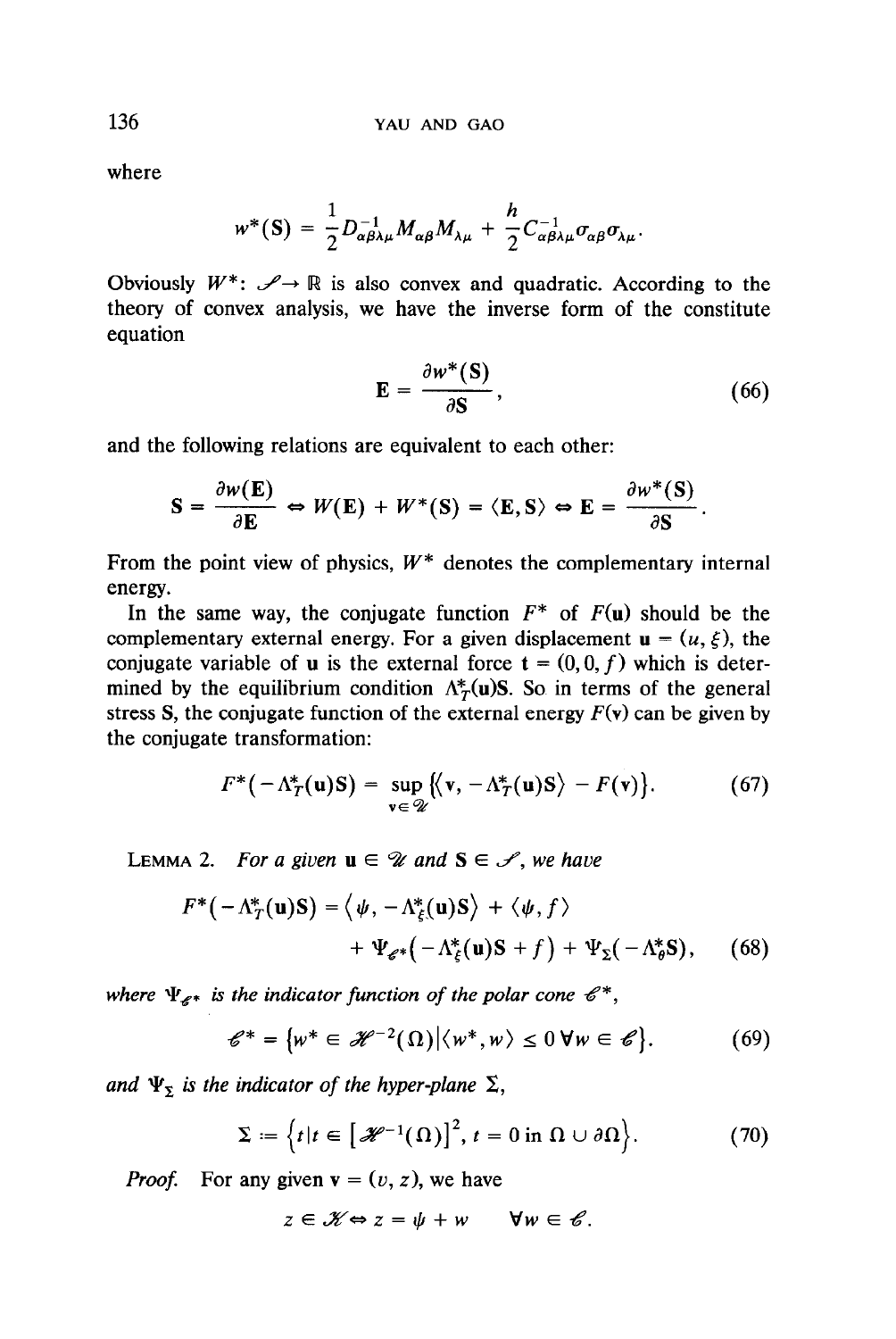$$
F^*(-\Lambda_T^*(\mathbf{u})S) = \sup_{\mathbf{v}\in\mathscr{U}} \left\{ \left\langle \mathbf{v}, -\Lambda_T^*(\mathbf{u})S \right\rangle - F(\mathbf{v}) \right\}
$$
  
\n
$$
= \sup_{\mathbf{w}\in\mathscr{H}_0^2(\Omega)} \left\{ \left\langle w, -\Lambda_{\xi}^*(\mathbf{u})S \right\rangle + \left\langle w, f \right\rangle - \Psi_{\mathscr{K}}(\psi + w) \right\}
$$
  
\n
$$
+ \left\langle \psi, -\Lambda_{\xi}^*(\mathbf{u})S \right\rangle + \left\langle \psi, f \right\rangle + \sup_{v\in[\mathscr{K}_0^1(\Omega)]^2} \left\{ \left\langle v, -\Lambda_{\theta}^*S \right\rangle \right\}
$$
  
\n
$$
= \sup_{\mathbf{w}\in\mathscr{C}} \left\{ \left\langle w, -\Lambda_{\xi}^*(\mathbf{u})S + f \right\rangle \right\} + \left\langle \psi, -\Lambda_{\xi}^*(\mathbf{u})S \right\rangle + \left\langle \psi, f \right\rangle
$$
  
\n
$$
+ \sup_{v\in[\mathscr{K}_0^1(\Omega)]^2} \left\{ \left\langle v, -\Lambda_{\theta}^*S \right\rangle \right\}.
$$

However,

$$
\sup_{w \in \mathscr{C}} \left\{ \left\langle w, -\Lambda_{\xi}^{*}(\mathbf{u})\mathbf{S} + f \right\rangle \right\} = \Psi_{\mathscr{L}^{*}}(-\Lambda_{\xi}^{*}(\mathbf{u})\mathbf{S} + f)
$$

$$
= \begin{cases} 0 & \text{if } \Lambda_{\xi}^{*}(\mathbf{u}) - f \ge 0, \\ +\infty & \text{otherwise,} \end{cases}
$$

because  $\mathscr{C}$  is a positive cone, Moreover,

$$
\sup_{v \in [\mathscr{H}_0^1(\Omega)]^2} \left\{ \langle v, -\Lambda_\theta^* \mathbf{S} \rangle \right\} = \Psi_{\Sigma}(-\Lambda_\theta^* \mathbf{S}) = \begin{cases} 0 & \text{if } \Lambda_\theta^* \mathbf{S} = 0 \\ +\infty & \text{otherwise,} \end{cases}
$$

So for any given  $\mathbf{u} \in \mathcal{U}$ , (68) is proved. Q.E.D.

Combining (65) and (68), the conjugate function  $\Phi^*$  (64) of the total potential energy can be written as

$$
\Phi^*(-\Lambda_T^*(\mathbf{u})\mathbf{S}, \mathbf{S}) = W^*(\mathbf{S}) + F^*(-\Lambda_T^*(\mathbf{u})\mathbf{S})
$$
  
\n
$$
= \int_{\Omega} \left[ \frac{1}{2} D_{\alpha\beta\lambda\mu}^{-1} M_{\alpha\beta} M_{\lambda\mu} + \frac{h}{2} C_{\alpha\beta\lambda\mu}^{-1} \sigma_{\alpha\beta} \sigma_{\lambda\mu} \right] d\Omega
$$
  
\n
$$
+ \int_{\Omega} \psi \left[ M_{\alpha\beta,\alpha\beta} + h(\sigma_{\alpha\beta}\xi_{,\beta})_{,\alpha} + f \right] d\Omega
$$
  
\n
$$
+ \Psi_{\mathcal{E}^*}(-\Lambda_{\xi}^*(\mathbf{u})\mathbf{S} + f) + \Psi_{\Sigma}(-\Lambda_{\theta}^*\mathbf{S}). \tag{71}
$$

Unfortunately, although  $W^*$  and  $F^*$  are the complementary internal and external energies, respectively, the summation  $\Phi^* = W^* + F^*$  is not the total complementary energy  $\Pi^*$  of the system (see [8, 9]). The difference between  $\Pi^*$  and  $\Phi^*$  is none other than the gap energy function, i.e.,

$$
\Pi^*(-\Lambda^*(\mathbf{u})S) = \Phi^*(-\Lambda^*_T(\mathbf{u})S,S) + G(\mathbf{u}, -\Lambda^*_N(\mathbf{u})S). \qquad (72)
$$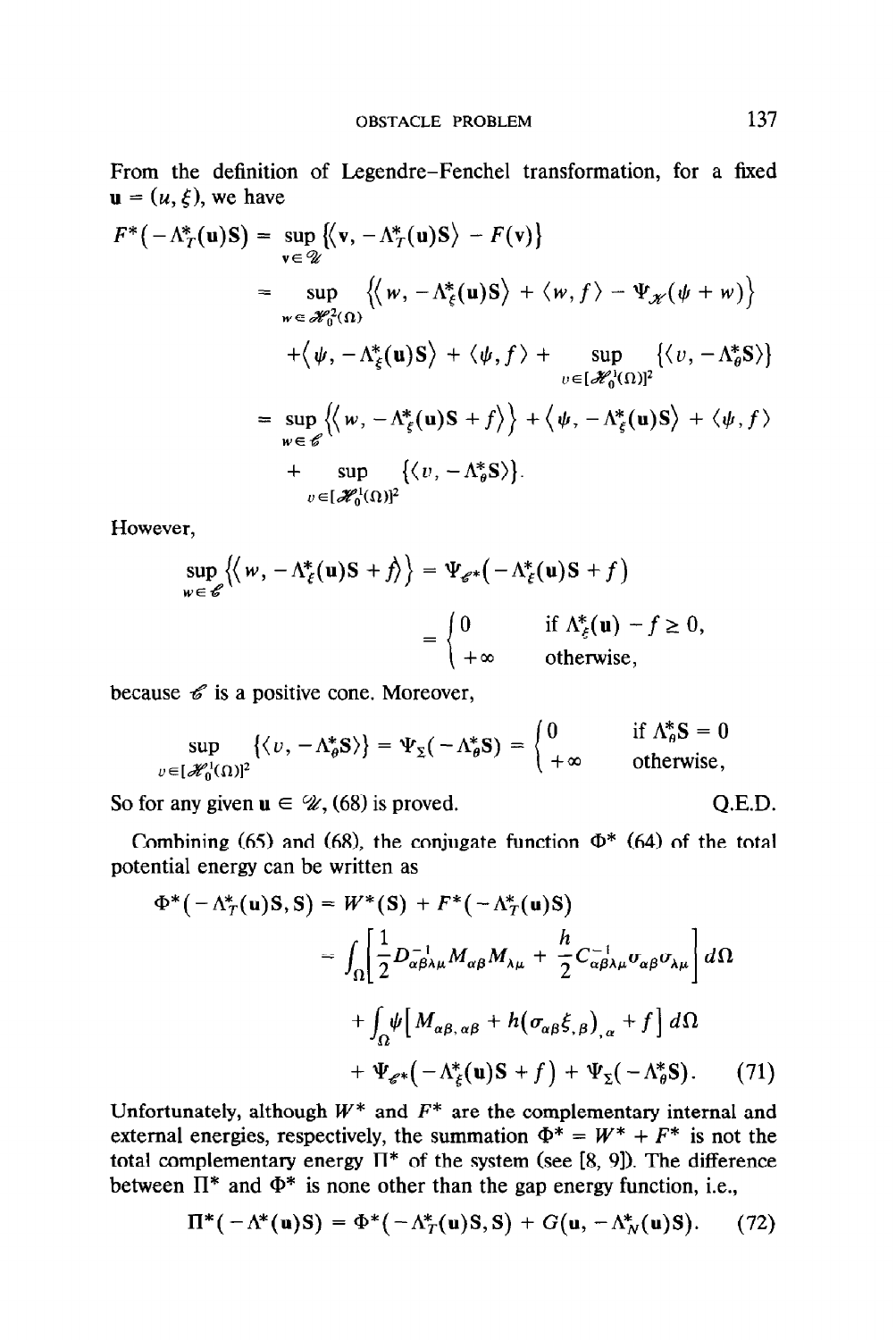For a given  $u \in \mathcal{U} \cap \mathcal{K}, \Pi^* : \mathcal{I} \rightarrow \mathbb{R}$  is convex and quadratic. We will prove that for a stable system, the total complementary energy  $\Pi^*$  is greater than  $\Phi^*$ , the summation of partial complementary energy functions. So the dual problem  $(P^*)$  can be described as the following.

PROBLEM 4 (P<sup>\*</sup>). For a given  $\mathbf{u} \in \mathcal{U} \cap \mathcal{K}$ , to find  $\mathbf{S} = \{h \sigma_{\alpha\beta}, M_{\alpha\beta}\}\$ such that

$$
-\Pi^*(-\Lambda^*(\mathbf{u})\mathbf{S}) = \sup\{-\Pi^*(-\Lambda^*(\mathbf{u})\mathbf{T})|\ \forall \mathbf{T} \in \mathscr{S}\}.
$$
 (73)

THEOREM 2. For a given  $\mathbf{u} \in \mathcal{U} \cap \mathcal{K}$ . The dual problem  $(P^*)$  (73) has a unique solution.

*Proof.* Suppose that  $(u, S)$  is the solution of FBVP. With  $E(u) =$  $\partial w^*/\partial S$ , the convexity of  $W^*$  gives

$$
W^*(\mathbf{T}) - W^*(\mathbf{S}) \ge \langle \mathbf{E}, \mathbf{T} - \mathbf{S} \rangle \qquad \forall \mathbf{T} \in \mathscr{S}.
$$
 (74)

Substituting the geometrical relation  $E = \Lambda(u)u$  and using the Gauss-Green theorem, we have

$$
W^*(\mathbf{T}) - W^*(\mathbf{S}) \ge \langle \Lambda_T(\mathbf{u})\mathbf{u}, (\mathbf{T} - \mathbf{S}) \rangle + \langle \Lambda_N(\mathbf{u})\mathbf{u}, \mathbf{T} - \mathbf{S} \rangle \rangle
$$
  
=  $\langle \mathbf{u}, \Lambda_T^*(\mathbf{u})(\mathbf{T} - \mathbf{S}) \rangle - G(\mathbf{u}, \Lambda_N^*(\mathbf{u})\mathbf{T})$   
+  $G(\mathbf{u}, \Lambda_N^*(\mathbf{u})\mathbf{S}) \qquad \forall \mathbf{T} \in \mathscr{S},$ 

which means that

$$
\Pi^*(-\Lambda^*(\mathbf{u})\mathbf{T}) - \Pi^*(-\Lambda^*(\mathbf{u})\mathbf{S})
$$
\n
$$
\geq \langle \xi - \psi, \Lambda^*_\xi(\mathbf{u})(\mathbf{T} - \mathbf{S}) \rangle + \langle u, \Lambda^*_\theta(\mathbf{T} - \mathbf{S}) \rangle
$$
\n
$$
+ \Psi_{\mathscr{E}^*}(-\Lambda^*_\xi(\mathbf{u})\mathbf{T} + f) + \Psi_{\Sigma}(-\Lambda^*_\theta\mathbf{T})
$$
\n
$$
\geq \langle \xi - \psi, \Lambda^*_\xi(\mathbf{u})\mathbf{T} - f \rangle
$$
\n
$$
+ \langle u, \Lambda^*_\theta\mathbf{T} \rangle + \Psi_{\mathscr{E}^*}(-\Lambda^*_\xi(\mathbf{u})\mathbf{T} + f)
$$
\n
$$
+ \Psi_{\Sigma}(-\Lambda^*_\theta\mathbf{T}) \qquad \forall \mathbf{T} \in \mathscr{S}
$$
\n
$$
\geq 0 \qquad \forall \mathbf{T} \in \mathscr{S},
$$

by the property of the indicator functions  $\Psi_{\mathscr{L}^*}$  and  $\Psi_{\Sigma}$ . This shows that the solution of the FBVP minimizes the total complementary energy. Furthermore, for a given  $\mathbf{u} \in \mathcal{U} \cap \mathcal{K}$ ,  $\Pi^*$  is strictly convex and quadratic, the theory of convex analysis ensures that the dual problem (73) has a unique solution. Q.E.D.

In the dual problem, not only the static quantities  $S = (h\sigma, M)$  are involved, but also the kinematic variable  $u \in \mathcal{U} \cap \mathcal{K}$ . This fact is not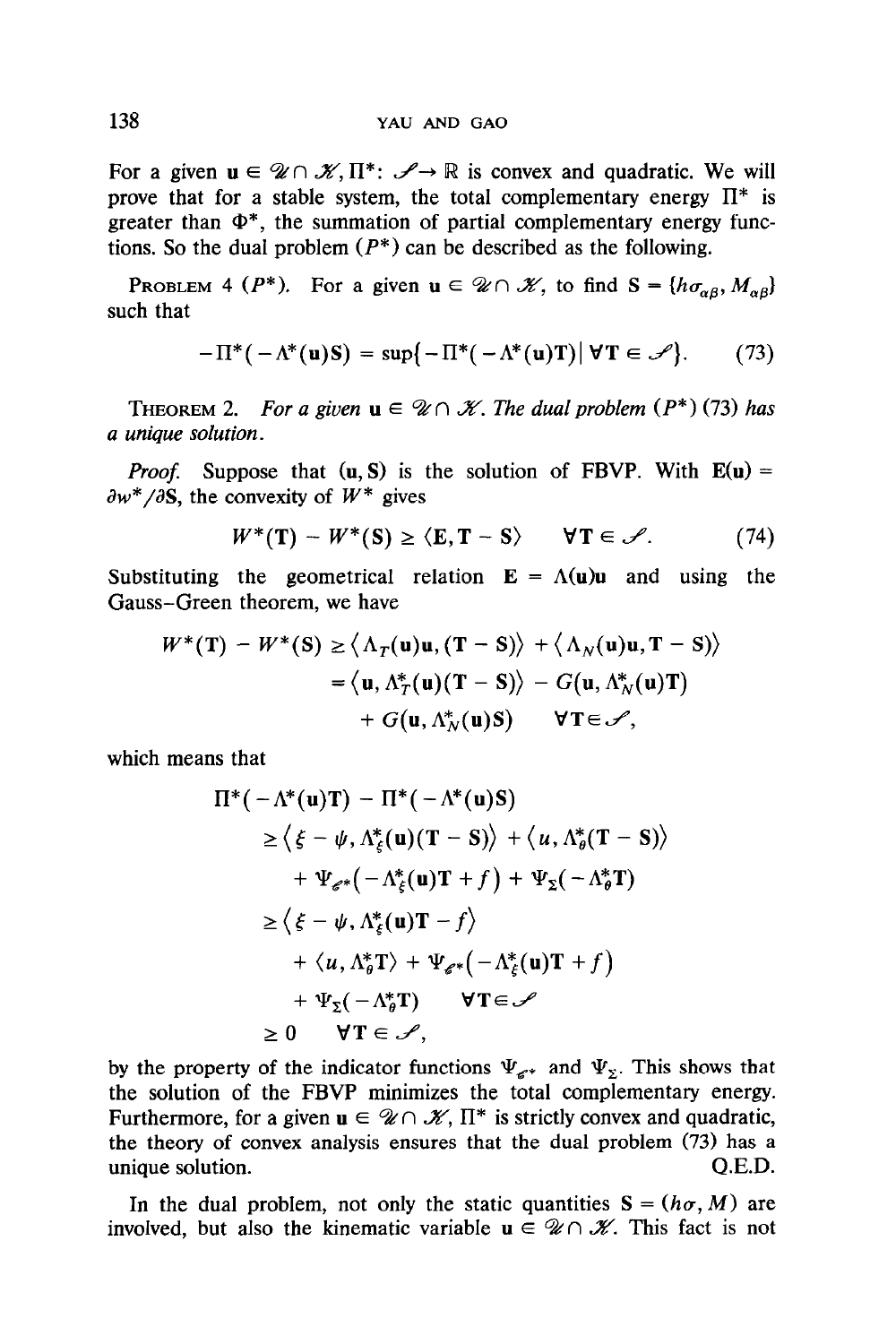surprising, since in the finite deformation theory, the kinematic field must be present in the equilibrium relation (1). In Theorem 2, the kinematic field u is taken from the solution of variational equation  $\delta \Pi^*(-\Lambda^*(u)S; v, T) = 0$  or the variational inequality of the primal problem. This is not easy work. To relax this constraint, we propose the generalized dual problem.

PROBLEM 5 ( $GP^*$ ). Find  $\xi$  and S such that

$$
-\Pi^*(-\Lambda^*(\xi)\mathbf{S}) = \sup\{-\Pi^*(-\Lambda^*(z)\mathbf{T})|\ \forall z \in \mathscr{H}^2(\Omega), \mathbf{T} \in \mathscr{S}\}.
$$
\n(75)

THEOREM 3. For any given  $z \in \mathcal{H}^2(\Omega)$  and  $\mathbf{T} = (h\tau, N) \in \mathcal{S}$ , if

$$
G(v, -\Lambda_N^*(v)\mathbf{T}) = h \int_{\Omega} \frac{1}{2} \tau_{\alpha\beta} z_{,\alpha} z_{,\beta} d\Omega \ge 0, \qquad (76)
$$

the generalized dual problem (75) has at least one solution, which solves the FBVP (Problem 1).

*Proof.* Suppose  $(\xi, S)$  is one solution of FBVP. We will show that  $(\xi, S)$ minimize  $\Pi^*$ . For a given  $\mathbf{u} = (u, \xi)$ ,  $\Lambda(\mathbf{u})\mathbf{u}$  is linear in u, quadratic in  $\xi$ , with  $\mathbf{v} = (v, z)$  (actually only the vertical displacement z is need in the theorem), and  $\delta v = u - v$ , we have from Taylor's theorem

$$
\mathbf{E}(\mathbf{u}) = \mathbf{E}(\mathbf{v}) + \delta \mathbf{E}(\mathbf{v}) \delta \mathbf{v} + \frac{1}{2} \delta^2 \mathbf{E}(\mathbf{v}) \delta \mathbf{v} \delta \mathbf{v}
$$
  
=  $\Lambda_T(\mathbf{v})\mathbf{v} + \Lambda_N(\mathbf{v})\mathbf{v} + \Lambda_T(\mathbf{v}) \delta \mathbf{v} - \Lambda_N(\delta \mathbf{v}) \delta \mathbf{v}$   
=  $\Lambda_T(\mathbf{v})\mathbf{u} + \Lambda_N(\mathbf{v})\mathbf{v} - \Lambda_N(\delta \mathbf{v}) \delta \mathbf{v}.$ 

Substituting into Eq. (74) and using the Gauss-Green theorem, we have

$$
W^*(\mathbf{T}) - W^*(\mathbf{S})
$$
  
\n
$$
\geq \langle \Lambda_T(\mathbf{v})\mathbf{u}, \mathbf{T} \rangle + \langle \Lambda_N(\mathbf{v})\mathbf{v}, \mathbf{T} \rangle - \langle \Lambda_N(\delta\mathbf{v})\delta\mathbf{v}, \mathbf{T} \rangle
$$
  
\n
$$
-\langle \Lambda_T(\mathbf{u})\mathbf{u}, \mathbf{S} \rangle - \langle \Lambda_N(\mathbf{u})\mathbf{u}, \mathbf{S} \rangle \quad \forall \mathbf{T} \in \mathcal{S}, \forall z \in \mathcal{H}^2(\Omega)
$$
  
\n
$$
= \langle \mathbf{u}, \Lambda_T^*(\mathbf{v})\mathbf{T} \rangle - \langle \mathbf{u}, \Lambda_T^*(\mathbf{u})\mathbf{S} \rangle - G(\mathbf{v}, -\Lambda_N^*(\mathbf{v})\mathbf{T})
$$
  
\n
$$
+ G(\mathbf{u}, -\Lambda_N^*(\mathbf{u})\mathbf{S}) + G(\delta\mathbf{v}, -\Lambda_N^*(\delta\mathbf{v})\mathbf{T})
$$
  
\n
$$
\geq \langle \xi, \Lambda_{\xi}^*(\mathbf{v})\mathbf{T} - f \rangle + \langle \mathbf{u}, \Lambda_T^*(\mathbf{T}) - G(\mathbf{v}, -\Lambda_N^*(\mathbf{v})\mathbf{T})
$$
  
\n
$$
+ G(\delta\mathbf{v}, -\Lambda_N^*(\delta\mathbf{v})\mathbf{T}) + G(\mathbf{u}, -\Lambda_N^*(\mathbf{u})\mathbf{S})
$$
  
\n
$$
\forall \mathbf{T} \in \mathcal{S}, \forall z \in \mathcal{H}^2(\Omega)
$$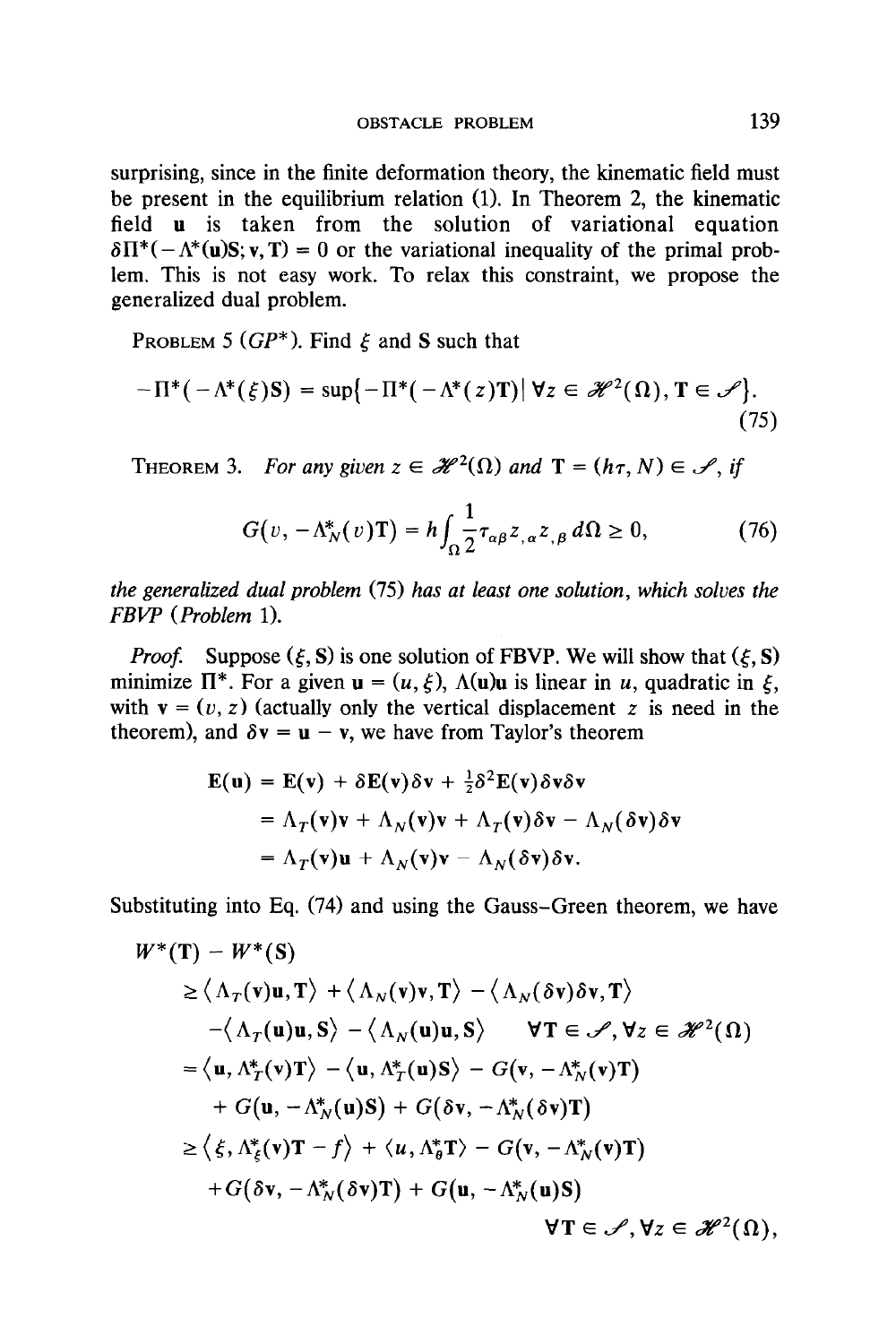which means that

$$
\Pi^*(-\Lambda^*(v)T) - \Pi^*(-\Lambda^*(u)S)
$$
  
\n
$$
\geq \langle \xi - \psi, \Lambda^*_\xi(v)T - f \rangle + \langle u, \Lambda^*_\theta T \rangle + G(\delta v, -\Lambda^*_N(\delta v)T)
$$
  
\n
$$
+ \Psi_{\mathscr{E}^*}(-\Lambda^*_\xi(v)T + f) + \Psi_{\Sigma}(-\Lambda^*_\theta T)
$$
  
\n
$$
\forall z \in \mathscr{H}^2(\Omega), \forall T \in \mathscr{S}
$$
  
\n
$$
= \begin{cases} +\infty & \text{if } \Lambda^*_\xi(v)T - f < 0, \Lambda^*_\theta T \neq 0, \\ \geq G(\delta v, -\Lambda^*_N(\delta v)T) & \text{otherwise.} \end{cases}
$$

By assumption  $G(v, -\Lambda^*_{N}(v)T) \ge 0$  for any statically admissible field  $(z, T)$ , we have

$$
\Pi^*(-\Lambda^*(v)\mathbf{T}) - \Pi^*(-\Lambda^*(u)\mathbf{S}) \ge 0 \qquad \forall z \in \mathscr{H}^2(\Omega), \forall \mathbf{T} \in \mathscr{S}, \tag{77}
$$

which means that the solution of FBVP  $(\xi, S)$  minimizes  $\Pi^*$ . Q.E.D.

For a given  $z \in \mathcal{H}^2(\Omega), \Pi^* \colon \mathcal{S} \to \mathbb{R}$  is quadratic. On the other hand, for a given  $T \in \mathscr{S}, \Pi^* : \mathscr{H}^2(\Omega) \to \mathbb{R}$  is also quadratic. On the statically admissible space  $\mathscr{C}^* \cap \Sigma$ , Theorem 3 shows that the nonlinear primal variational problem  $(P)$  is actually equivalent to a semi-quadratic optimization problem:

$$
\sup \{ \Pi^*(-\Lambda^*(z)\mathbf{T}) \, | \, \forall z \in \mathscr{H}^2(\Omega), \forall \mathbf{T} \in \mathscr{S}
$$
\n
$$
\text{such that } -\Lambda^*_{\xi}(z)\mathbf{T} + f \in \mathscr{C}^*, \, -\Lambda^*_{\theta}\mathbf{T} \in \Sigma \}.
$$

Based on this theorem, we can develop an effective numerical method for this nonlinear free boundary value problem.

#### ACKNOWLEDGMENT

The work reported here was supported by NSF-DARPA Grant DMS-89-08234.

#### **REFERENCES**

- 1. W. R. BIELSKI AND J. J. TELEGA, A note on duality for von Karman plates in the case of the obstacle problem, Arch. Mech., 37, Nos. 1-2 (1985), 135-141.
- 2. G. DWAUT AND J. L. LIONS, Problemes unilateraux dans la theorie de la flexion forte des plaques, J. Méc. 13 (1974), 51-74.
- 3. G. DWANT AND J. L. LIONS, "Inequalities in Mechanics and Physics," Springer-Verlag, Berlin, 1976.